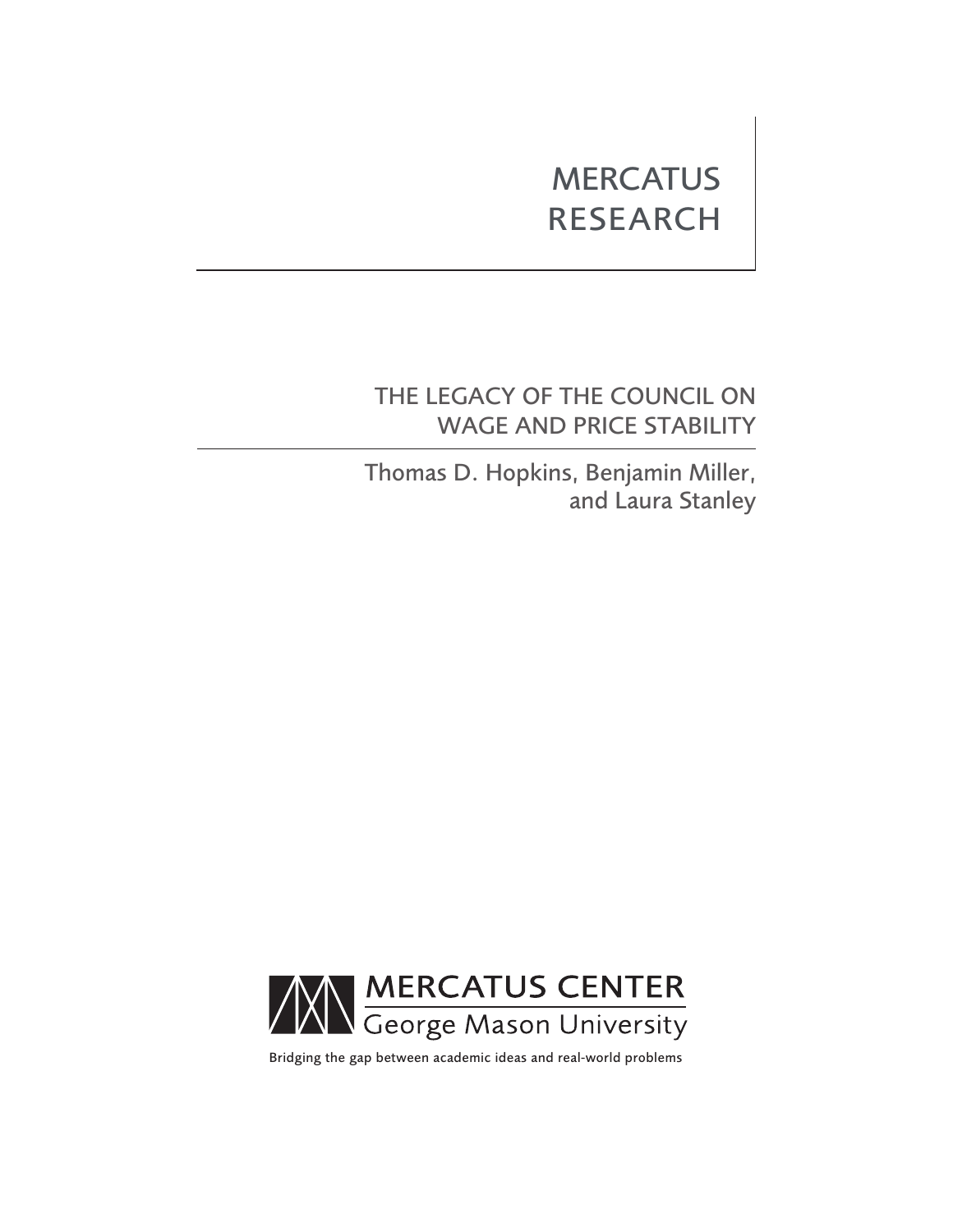### ABOUT THE MERCATUS CENTER AT GEORGE MASON UNIVERSITY

THE MERCATUS CENTER at George Mason University is the world's premier university source for market-oriented ideas—bridging the gap between academic ideas and real-world problems.

A university-based research center, Mercatus advances knowledge about how markets work to improve people's lives by training graduate students, conducting research, and applying economics to offer solutions to society's most pressing problems.

Our mission is to generate knowledge and understanding of the institutions that affect the freedom to prosper and to find sustainable solutions that overcome the barriers preventing individuals from living free, prosperous, and peaceful lives.

Founded in 1980, the Mercatus Center is located on George Mason University's Arlington campus.

[www.mercatus.org](http://mercatus.org/)

Copyright © 2014 by Thomas D. Hopkins, Benjamin Miller, Laura Stanley, and the Mercatus Center at George Mason University

Mercatus Center at George Mason University 3434 Washington Boulevard, 4th Floor Arlington, VA 22201 703-993-4930 [www.mercatus.org](http://mercatus.org/)

Release date: August 26, 2014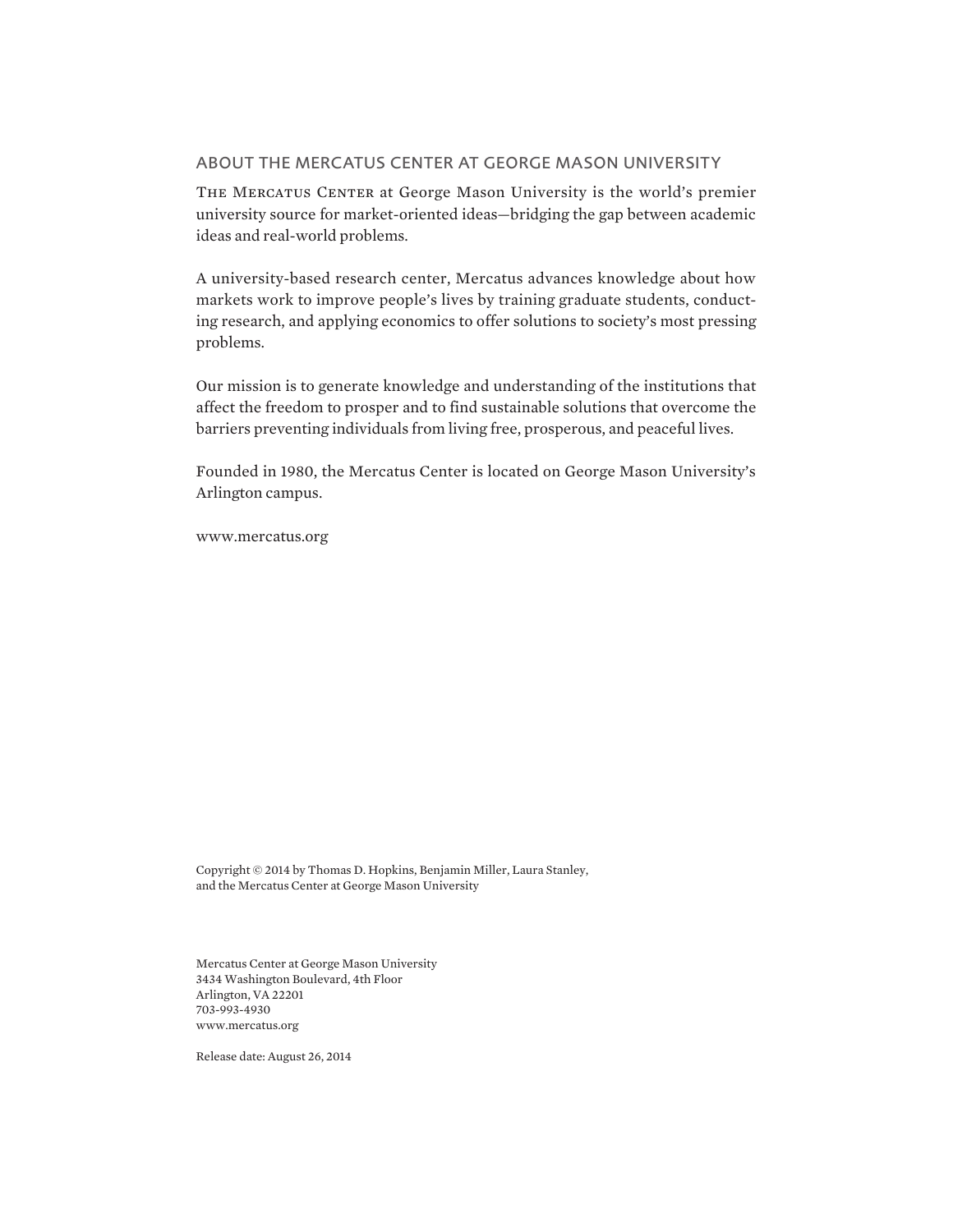# ABOUT THE AUTHORS

Thomas D. Hopkins is Professor Emeritus of Economics at Rochester Institute of Technology, where he taught from 1988 to 2012. During the Ford, Carter, and Reagan administrations he was on the staff of the Council on Wage and Price Stability. In 1981, as the council's acting director, Hopkins managed the agency's closure and the transfer of its regulatory oversight functions and staff to the Office of Management and Budget. He then served from 1981 to 1984 as deputy administrator of the Office of Information and Regulatory Affairs within the Office of Management and Budget. Hopkins also has taught at American University, the University of Maryland, and the US Business School in Prague, and from 1998 to 2005 served as dean of Rochester Institute of Technology's College of Business. He received his PhD in economics from Yale University and his BA from Oberlin College.

Benjamin Miller earned his BS from Charleston Southern University, where he double-majored in economics and business management and founded the Market Economics Society. He earned his MA in economics from George Mason University while part of the Mercatus Center at George Mason University's MA Fellowship. As a Mercatus MA fellow, Miller focused on regulations and regulatory analysis. He currently works as an economist at the Federal Energy Regulatory Commission.

Laura Stanley is an MA student in the Department of Economics at George Mason University. She is also a Mercatus MA fellow. Stanley earned her BS in economics from James Madison University. She previously worked as an intern at the George Washington University Regulatory Studies Center and the Heritage Foundation.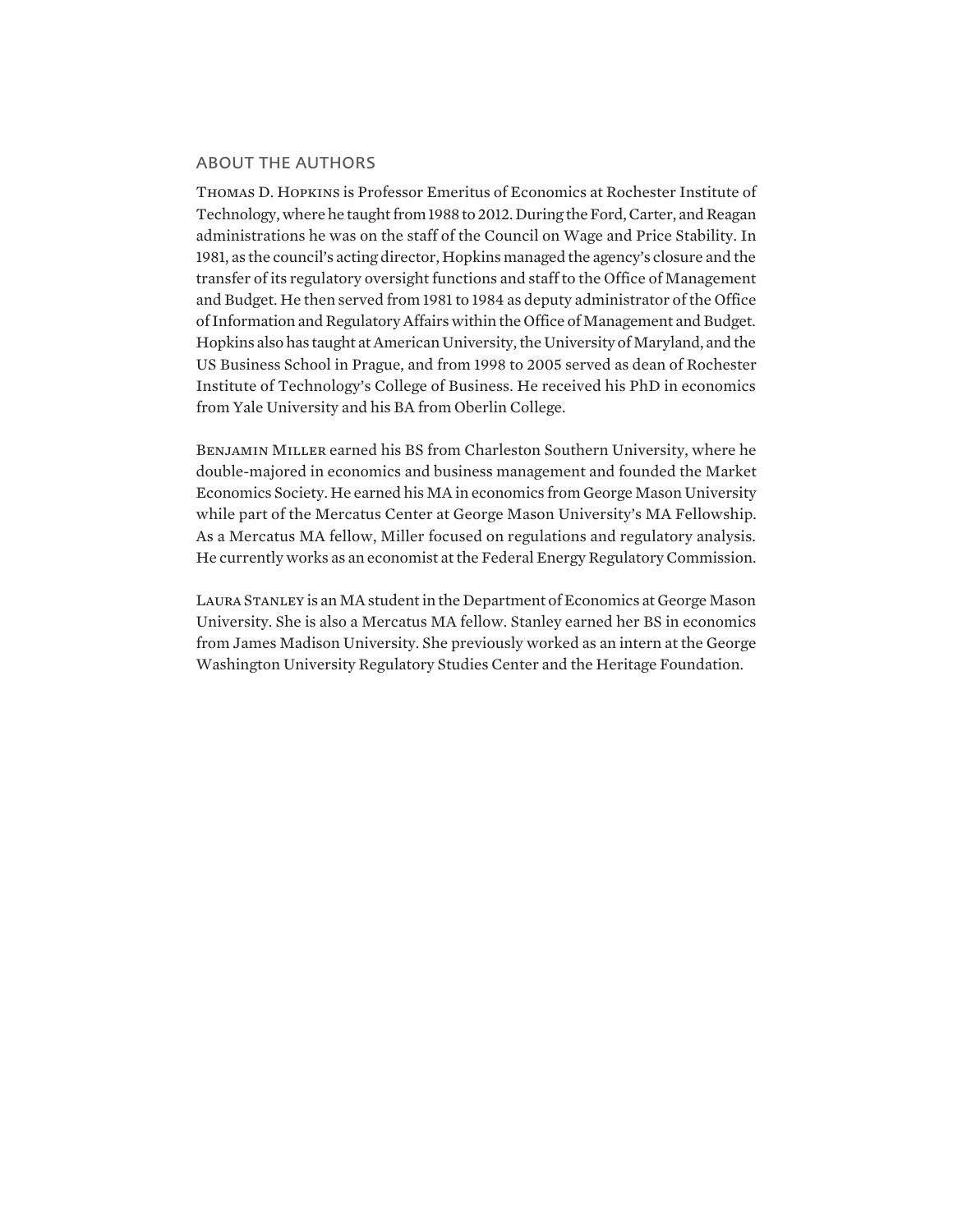# ABSTRACT

APPLYING BENEFIT-COST ANALYSIS in the White House regulatory oversight process served as a basic mission of the Council on Wage and Price Stability (CWPS) during its seven-year lifespan (1974–1981). This paper reviews that CWPS experience, which involved filing comments in over 300 proceedings at more than 25 federal regulatory agencies. Many of the CWPS filings are now available through the Mercatus Center at George Mason University. This paper draws on those filings, identifying persistent and pervasive deficiencies in the economic analysis regulators then and now often use as support for new regulation. CWPS filings fostered greater acceptance of benefit-cost analysis in regulatory decisions; such analysis is now required by executive order.

*JEL* codes: D04, D61, D62, D7, H00, K2, K30, K4, L38, L51

Keywords: regulation, benefit-cost analysis, regulatory reform, regulatory oversight, regulatory burden, regulatory costs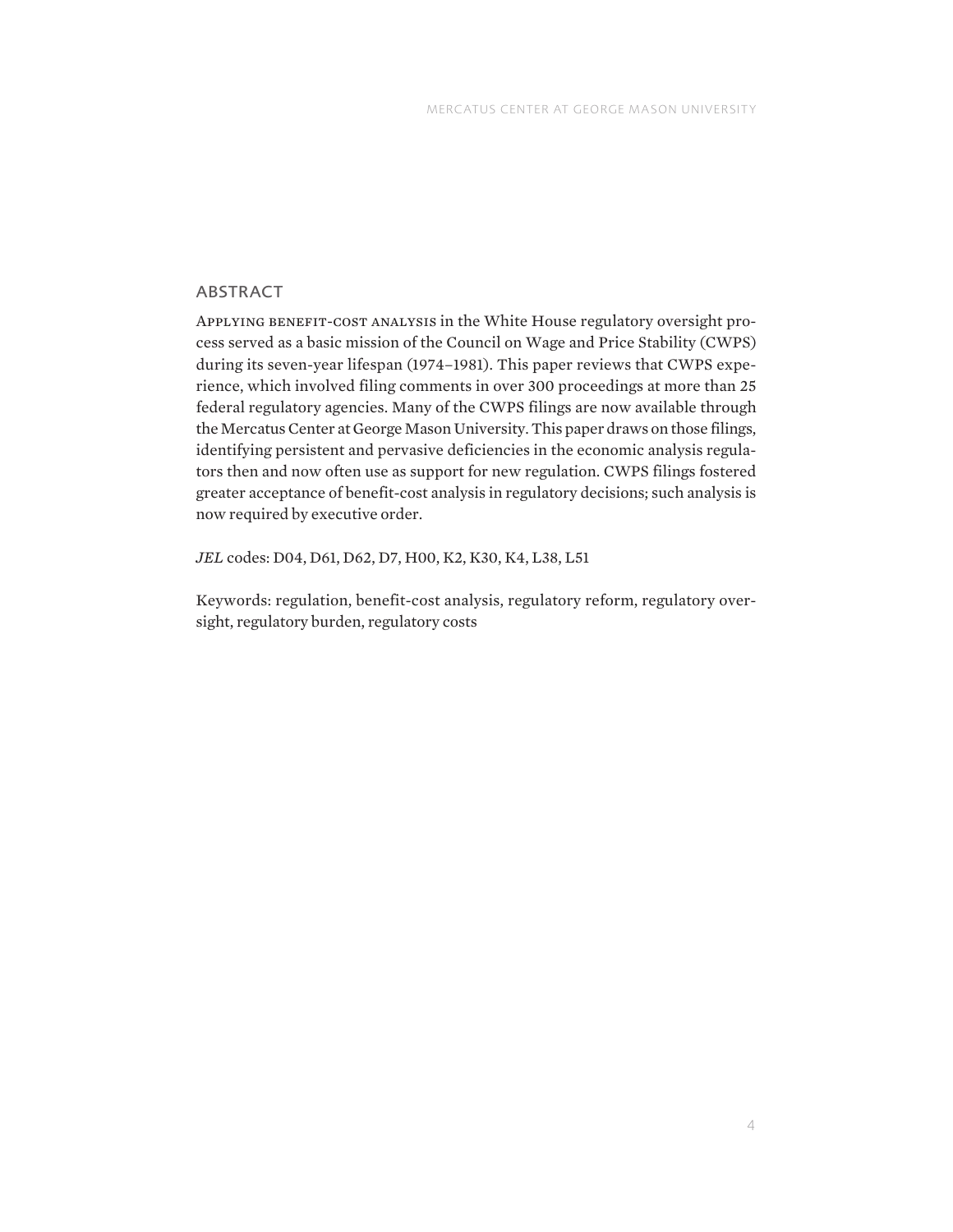THE US REGULATORY setting of 2014 is in many ways far more complex than<br>that of four decades ago. Entirely new regulatory agencies with ambitious<br>agendas have sprung up, and new layers of regulatory oversight are now in<br>pl that of four decades ago. Entirely new regulatory agencies with ambitious agendas have sprung up, and new layers of regulatory oversight are now in place. The Department of Homeland Security, the Consumer Financial Protection Bureau, and the Office of Information and Regulatory Affairs are but a few of today's players that did not exist in 1974. Indeed, much of the US regulatory system is new and different.

Yet changes made to federal regulation during the 1970s were just as controversial and hard-fought as those now being considered. Despite all that has changed in the regulatory system, there may be enough commonality in issues and practices to warrant another look at the legacy of a regulatory oversight experiment that took place during the years 1974–1981. That experiment was the regulatory intervention program of a small agency located in the Executive Office of the President—the Council on Wage and Price Stability (CWPS). This paper explores the extent to which the CWPS program may have continuing relevance for regulatory decision-making.

Before 1974, federal regulations were largely the individual provinces of agencies that sought to implement federal laws. Such laws typically delegated substantial and open-ended regulatory powers to agencies.<sup>1</sup> The president had virtually no role in the regulations emanating from independent agencies (whose agency heads do not serve at the pleasure of the president). For executive branch agencies, such as the departments of Agriculture and Labor, the president, through his White House staff, had authority to offer guidance to regulators but rarely became involved in particular regulations. Regulatory oversight came primarily from judicial review and from intermittent interaction between congressional oversight committees and regulatory agencies.

In 1974, President Ford signed the Council on Wage and Price Stability Act, which provided congressional authorization for a new unit within the White House,

<sup>1.</sup> For example, consider the language from a key statute for the Department of Labor, § 2(b) of 29 U.S.C. § 651 (1970), "authorizing the Secretary of Labor to set mandatory occupational safety and health standards." The agency, faced with virtually no further statutory guidance nor constraints, was to create "safe and healthful working conditions" for all.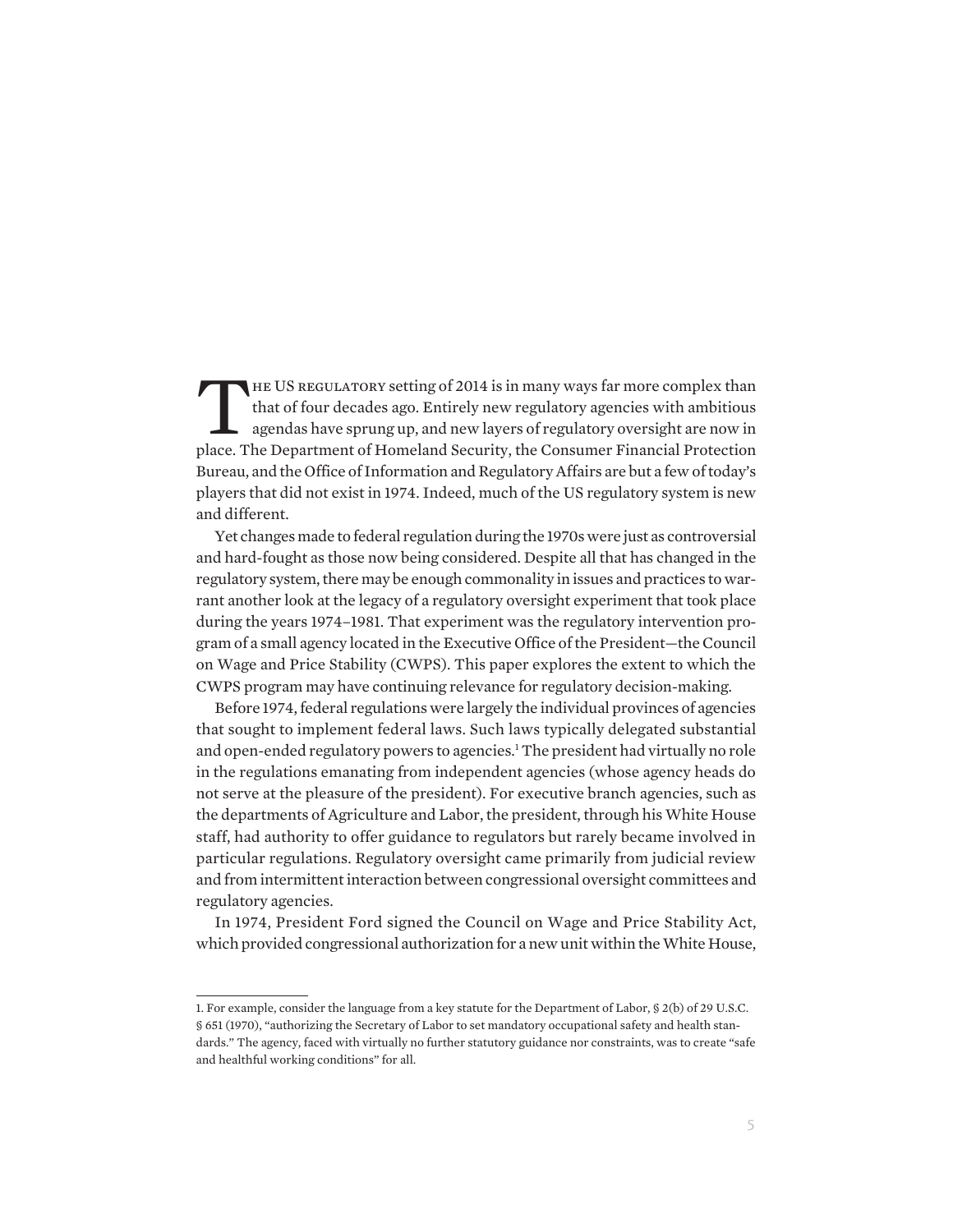charged, among other things, to intervene directly in specific rulemakings of all federal agencies. This law directed CWPS to "focus attention on the need to increase productivity in both the public and private sectors . . . and present its views as to the inflationary impact that might result" from regulatory actions.2 CWPS lacked the power to force change, but because CWPS interventions took the form of public comments (often termed "filings") during the development of a new regulation, they offered a novel form of oversight and White House influence. Private parties and the news media could and did buttress many CWPS filings, raising the cost to regulators of ignoring the messages conveyed.

The basic thrust of those CWPS filings was a straightforward application of microeconomics. A small staff of economists, reporting to the CWPS director, a presidential political appointee, wrote the filings. With respect to executive branch agencies, CWPS was guided both by its statute and by a succession of executive orders (EOs) each president issued. These EOs outlined criteria and considerations that regulations and their analyses should reflect.<sup>3</sup> In dealing with independent agencies, CWPS was guided only by the wording of its statute.

During the Carter administration, the preparation and submission of CWPS filings was augmented by the creation of the Regulatory Analysis Review Group. This White House entity brought together economists from the Council of Economic Advisors, the Office of Management and Budget, and several cabinet agencies whenever particularly important regulatory proposals were pending. CWPS then filed the group's reports, and "because they reflected the consensus view of the major branches of the Executive Office of the President as well as the affected regulatory agencies, they had an enhanced political appeal."4

Soon after President Reagan took office in 1981, the newly created Office of Information and Regulatory Affairs (OIRA), located within the Office of Management and Budget, became the new home of the CWPS regulatory economists and their oversight activity. White House oversight henceforth operated through OIRA enforcement of new executive orders that preserved and extended the economic analysis advocacy of earlier executive orders.5 Congress did not reauthorize CWPS

<sup>2.</sup> Pub. L. No. 93-387, as amended,  $\S$ § 3(a)(5), 3(a)(7), and 3(a)(8). CWPS had two largely unrelated roles: regulatory oversight (the focus of this paper) and private-sector wage-price monitoring (not here considered).

<sup>3.</sup> Issued by President Ford: Exec. Order 11821, 39 Fed. Reg. 41501 (Nov. 27, 1974); Exec. Order 11949, 42 Fed. Reg. 1017 (Dec. 31, 1976). Issued by President Carter: Exec. Order 12044, 43 Fed. Reg. 12661 (March 23, 1978); Exec. Order 12221, 45 Fed. Reg. 44106 (June 27, 1980).

<sup>4.</sup> W. Kip Viscusi et al., *Economics of Regulation and Antitrust*, 4th ed. (Cambridge, MA: MIT Press, 2005), 26.

<sup>5.</sup> Issued by President Reagan: Exec. Order 12291, 46 Fed. Reg. 13193 (Feb. 17, 1981); Exec. Order 12498, 50 Fed. Reg. 1036 (Jan. 4, 1985). Issued by President Clinton: Exec. Order 12866, 58 Fed. Reg. 51735 (Sept. 30, 1993). Issued by President George W. Bush: Exec. Order 13258, 67 Fed. Reg. 9385 (Feb. 26, 2002). Issued by President Obama: Exec. Order 13563, 76 Fed. Reg. 3821 (Jan. 18, 2011); Exec. Order 13579, 76 Fed. Reg. 41585 (July 11, 2011); Exec. Order 13610, 77 Fed. Reg. 28467 (May 10, 2012).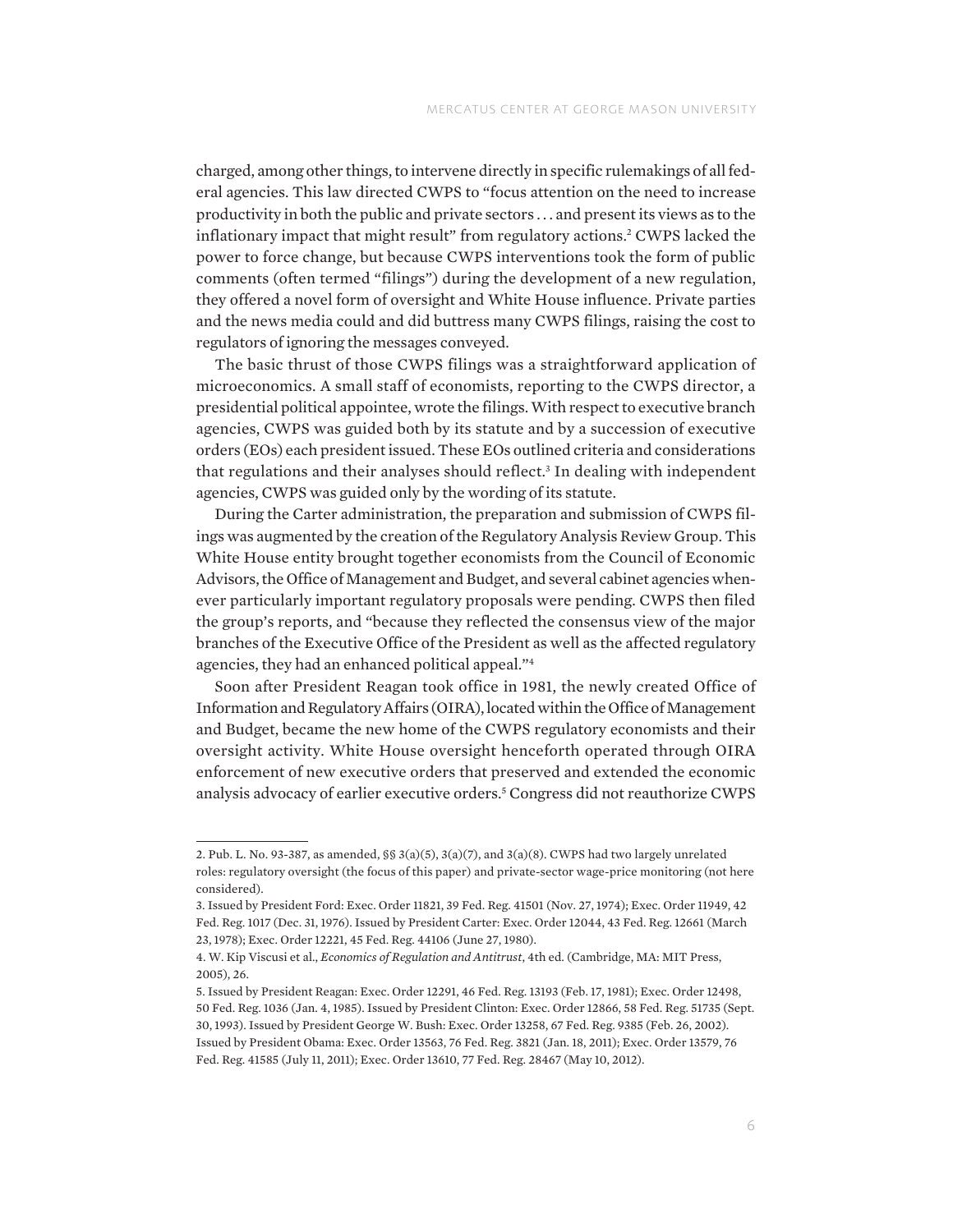in 1981, and the type of public filings CWPS had undertaken was discontinued. From 1981 to the present, OIRA has managed the White House role in regulatory oversight, focusing on executive branch agencies but excluding the independent ones.

During its seven-year existence, CWPS intervened in more than 300 regulatory proceedings at over 25 federal regulatory agencies. Early in 1981, CWPS senior staff wrote a summative review assessing the record of those filings.<sup>6</sup> That 1981 review and many of the CWPS filings themselves have been preserved by the Mercatus Center at George Mason University.<sup>7</sup> As a result, an intriguing opportunity exists to review this assessment with three decades of hindsight. This paper draws on those CWPS documents, identifying elements that may have continuing relevance to current regulatory activity.<sup>8</sup> Briefly put, the basic conclusions of the 1981 summative report remain disconcertingly overlooked in many regulatory areas today, although much in the regulatory landscape has changed.

The 1981 CWPS report stressed that regulators frequently neglect to ask whether a significant problem exists in the marketplace that deserves policymakers' attention. This indeed should be characterized as the "first principle" of regulatory policy, and eventually, in 1993, President Clinton's Executive Order 12866 did so declare.

Unless some strong impediment exists that prevents normal functioning of reasonably competitive markets, CWPS contended, "regulatory intervention in these markets can only misallocate resources and decrease consumer welfare."9 On these grounds, CWPS found little justification for most regulation of prices, rates, and entry. This represents a success story, since whole swaths of economic regulation that CWPS considered fundamentally inefficient no longer exist. Such economic regulation had become deeply entrenched in transportation industries; indeed, nearly 90 CWPS filings were critiques of economic regulation at the Civil Aeronautics Board and the Interstate Commerce Commission. Economic logic ultimately prevailed in this quarter, for the most part, and today little such regulation remains in transportation markets. This is a mark of much progress.

However, international trade restrictions are also a form of economic regulation, and in this area—which attracted 10 CWPS filings—far less headway has been made. Consumers are still denied access to less costly products and services by a staggering array of both explicit and subtle barriers that lack economic rationale. World prices

<sup>6.</sup> Thomas D. Hopkins, Thomas M. Lenard, John F. Morrall III, and Elizabeth A. Pinkston, "A Review of the Regulatory Interventions of the Council on Wage and Price Stability, 1974–1980" (Council on Wage and Price Stability, Washington, DC, January 1981), available at [http://cowps.mercatus.org/2014/07/17](http://cowps.mercatus.org/2014/07/17/cwps-review-1974-1980/) [/cwps-review-1974-1980/.](http://cowps.mercatus.org/2014/07/17/cwps-review-1974-1980/)

<sup>7.</sup> These CWPS filings are accessible at [http://cowps.mercatus.org.](http://cowps.mercatus.org)

<sup>8.</sup> Other insightful perspectives on CWPS contributions can be found in George C. Eads and Michael Fix, *Relief or Reform? Reagan's Regulatory Dilemma* (Washington, DC: Urban Institute, 1984); W. Kip Viscusi, *Fatal Tradeoffs: Public and Private Responsibilities for Risk* (New York: Oxford University Press, 1995); John D. Graham, "Saving Lives through Administrative Law and Economics, *University of Pennsylvania Law Review* 157 (2008): 395.

<sup>9.</sup> Hopkins et al., "Review of the Regulatory Interventions," ii.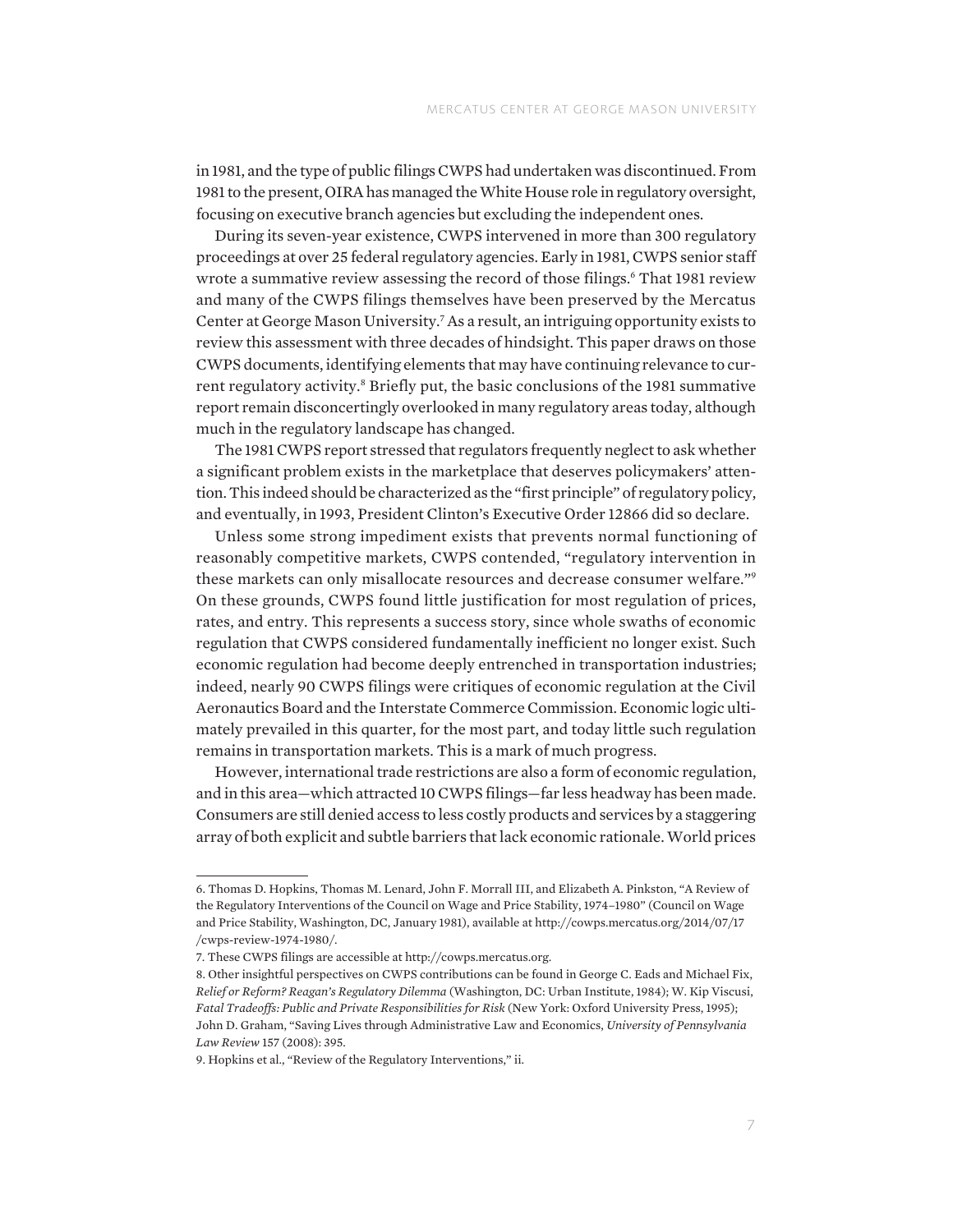for sugar, for example, are not accessible to US buyers, and this is simply one among many vestiges of protectionism that remain in 2014.<sup>10</sup>

Elsewhere in the regulatory universe, many concerns that CWPS articulated remain troublesome features of many regulations. Return once more to the basic question of the role of market forces. As the 1981 CWPS report noted,

Any increase in efficiency of resource allocation allows economic welfare to be improved by increasing the ability of the economy to satisfy consumers' demands. . . . Properly functioning competitive markets allocate resources efficiently, because the interaction of supply and demand guides resources into their most highly valued uses.<sup>11</sup>

But of course markets do not always function properly, and it is this theme that has spawned most of the growth in regulation since 1970.

The CWPS report acknowledged,

Few if any markets achieve ideal competitive performance. But very few, if any, regulations achieve an ideal outcome, either. Since even imperfect markets often produce satisfactory economic results, and since their deficiencies are more likely to be self-correcting than those of government regulation, the burden of proof should be on the regulator to show that there is sufficient market failure to necessitate regulation and that the chosen regulatory action can be expected to yield a better outcome than the improperly functioning market.<sup>12</sup>

The needed economic analysis should clarify effects that a regulation will have on all those affected. This is necessary to allow both informed comment from the public and sensible decisions by the regulators.13 While economists of all stripes find this approach perfectly reasonable, and executive orders issued by all presidents since Ford have been supportive, much resistance was encountered at the outset and continues to the present. For example, in 1976, an influential congressional

<sup>10.</sup> Paul Alexander, "Sugar Subsidies: Lawsuit Pulls the Curtain Back on 'Big Sugar,'" *Palm Beach Post*, March 5, 2014; K. William Watson and Sallie James, "Regulatory Protectionism: A Hidden Threat to Free Trade" (Policy Analysis No. 723, Cato Institute, Washington, DC, April 9, 2013), [http://object.cato.org](http://object.cato.org/sites/cato.org/files/pubs/pdf/pa723.pdf) [/sites/cato.org/files/pubs/pdf/pa723.pdf.](http://object.cato.org/sites/cato.org/files/pubs/pdf/pa723.pdf)

<sup>11.</sup> Hopkins et al., "Review of the Regulatory Interventions," 8.

<sup>12.</sup> Ibid., 10.

<sup>13.</sup> For example, EO 12866 states, "Each agency shall . . . provide the public with meaningful participation in the regulatory process. In particular, before issuing a notice of proposed rulemaking, each agency should, where appropriate, seek the involvement of those who are intended to benefit from and those expected to be burdened by any regulation (including, specifically, State, local, and tribal officials)." 58 Fed. Reg. 51735 (Sept. 30, 1993).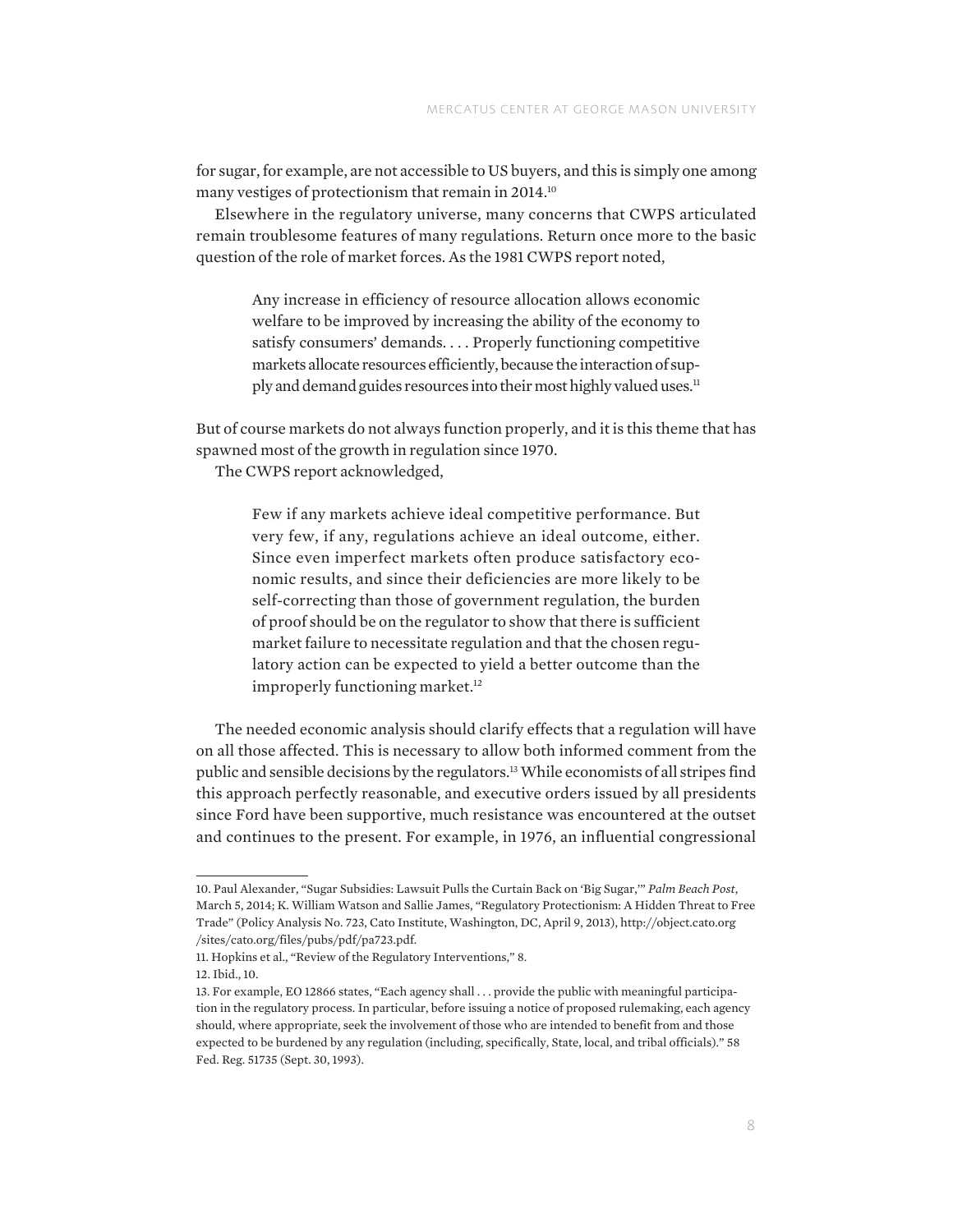subcommittee issued a 700-page report whose bottom line was a strong criticism of the use of benefit-cost analysis in environmental and other social regulation.14 Chaired by Congressman John E. Moss, the subcommittee concluded,

The limitations on the usefulness of benefit/cost analysis in the context of health, safety, and environmental regulatory decisionmaking are so severe that they militate against its use altogether.<sup>15</sup>

The Moss subcommittee conclusion was in part a reaction to the fact that CWPS had been an early and enthusiastic advocate of using benefit-cost analysis in regulatory decision-making. As the Ford administration was nearing its end, CWPS prepared an evaluation of the regulatory oversight program then in place, noting that the requisite economic analysis of proposed regulations should incorporate the following:

- an analysis of the principal cost  $\dots$  of the action  $\dots$
- a comparison of the benefits to be derived from the proposed action with the estimated costs, and
- a review of alternatives to the proposed action, [and] their probable costs, benefits, and risks . . . compared with those of the proposed action.16

CWPS's continuing encouragement of benefit-cost analysis was evident in most of its filings. Consider two examples. In 1978, CWPS filed comments on a Department of Transportation proposal to reduce allowable hours of driving by both truck and bus drivers, asserting,

Even if the benefits outweigh the costs of a particular proposal, that plan should not necessarily be implemented. If there are other plans that yield a greater excess of benefits over costs, they should be considered as well. Normally, the approach yielding the greatest excess of benefits over costs should be chosen.<sup>17</sup>

<sup>14.</sup> House of Representatives Committee on Interstate and Foreign Commerce, Subcommittee on Oversight and Investigations, *Federal Regulation and Regulatory Reform*, October 1976, [http://3197d](http://3197d6d14b5f19f2f440-5e13d29c4c016cf96cbbfd197c579b45.r81.cf1.rackcdn.com/collection/papers/1970/1976_1001_MossConclusionsT.pdf) [6d14b5f19f2f440-5e13d29c4c016cf96cbbfd197c579b45.r81.cf1.rackcdn.com/collection/papers/1970](http://3197d6d14b5f19f2f440-5e13d29c4c016cf96cbbfd197c579b45.r81.cf1.rackcdn.com/collection/papers/1970/1976_1001_MossConclusionsT.pdf) [/1976\\_1001\\_MossConclusionsT.pdf.](http://3197d6d14b5f19f2f440-5e13d29c4c016cf96cbbfd197c579b45.r81.cf1.rackcdn.com/collection/papers/1970/1976_1001_MossConclusionsT.pdf)

<sup>15.</sup> Ibid., 515.

<sup>16.</sup> Council on Wage and Price Stability, "An Evaluation of the Inflation Impact Statement Program," Report prepared for the White House Economic Policy Board, Dec. 7, 1976 (Thomas D. Hopkins et al.), 17,<http://www.thecre.com/ombpapers/Ford.htm#f2>.

<sup>17.</sup> Council on Wage and Price Stability, "Federal Motor Carrier Safety Regulations, Hours of Service," Comments Before the Department of Transportation Federal Highway Administration, Nov. 1978 (Elizabeth Pinkston et al.), 15, [http://cwps.mercatus.org/wp-content/uploads/110801.pdf.](http://cwps.mercatus.org/wp-content/uploads/110801.pdf)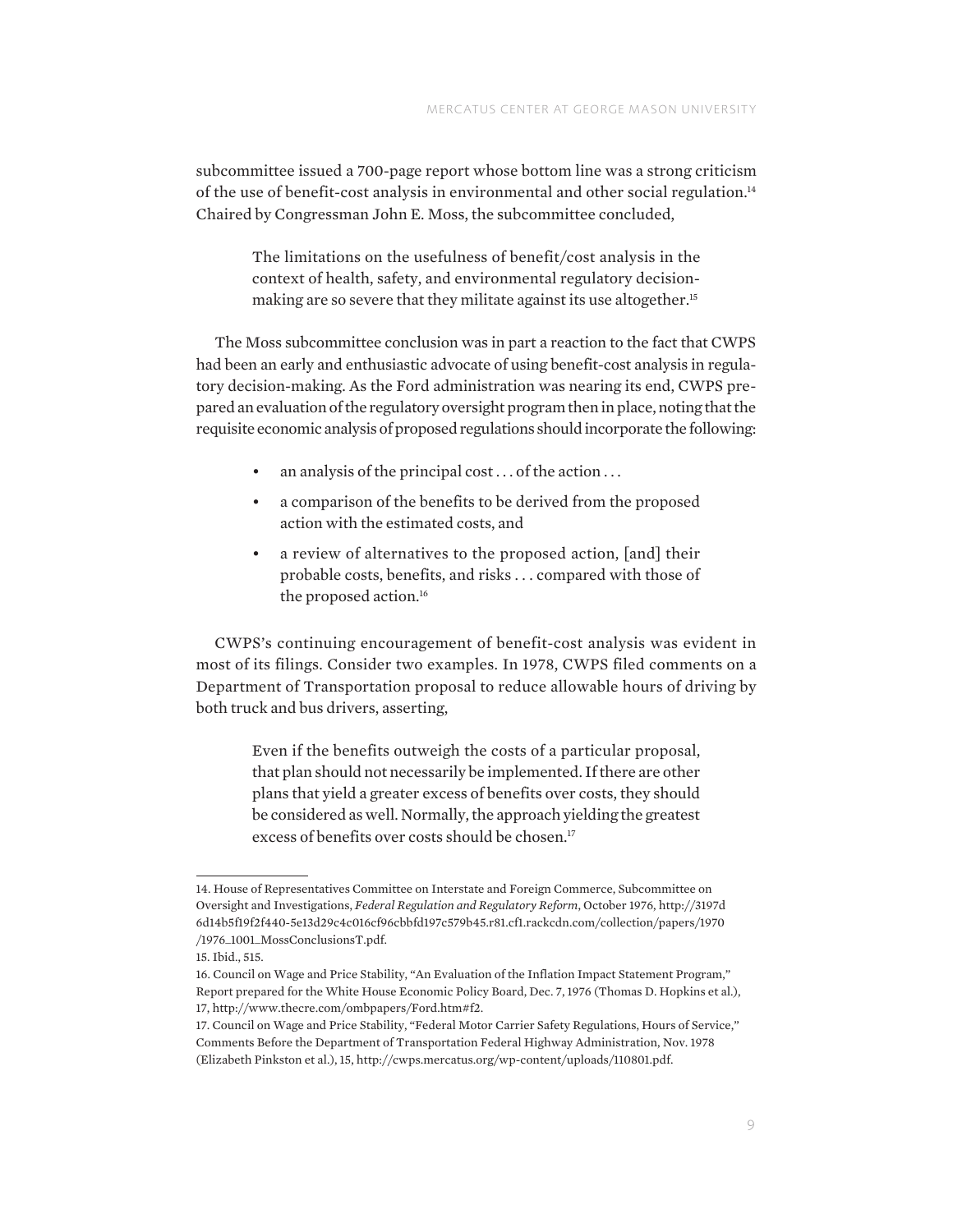The second example comes from a 1980 filing on a proposed rule to require the removal from food-processing plants of equipment containing fluid polychlorinated biphenyls (PCBs). CWPS recommended that the agency should "compare the benefits with the cost of compliance" before deciding on a final rule—the agency's economic analysis had not done so.18

CWPS's use of benefit-cost analysis reflected a rather expansive interpretation of the four successive executive orders under which it operated—Ford's 11821 and 11949 and Carter's 12044 and 12221. Those EOs used terms such as inflation impact analysis, economic analysis, and cost-effectiveness analysis. The language of executive orders eventually caught up with the approach CWPS had taken in its filings. Benefit-cost analysis was endorsed explicitly for the first time in President Reagan's 1981 EO 12291, signed just as the CWPS regulatory oversight function and economists were moving into OIRA within the Office of Management and Budget, and again in President Clinton's EO 12866, which remains in effect today.

In the years since 1976, thanks largely to the executive orders noted above, executive branch regulatory agencies have provided—for major proposed new regulations—economic analyses that contain at least certain elements of benefit-cost analysis. Regulators, who sometimes act as advocates for particular needs or constituencies, were slow to see the value of analysis having an economy-wide context. Yet headway eventually was made. Among the most impressive later examples, the EPA's well-crafted benefit-cost analysis made the case for the elimination of lead from gasoline much stronger and far more persuasive;19 indeed it is reasonable to conclude that the resulting "decrease in lead emissions is perhaps the major environmental success story of the 1980s."20

Unfortunately, most agency analyses remained deficient in important ways, as CWPS filings stressed, lessening their value for guiding regulatory improvement. The majority of CWPS filings included at least one of the following conclusions: the regulatory agency either failed to estimate benefits or had done so incorrectly, the agency either failed to estimate costs or had done so incorrectly, and the agency should have examined different regulatory options. Such conclusions certainly apply to a set of 11 case studies drawn from CWPS filings completed during 1975 and 1976 that James C. Miller III and Bruce Yandle published in 1979.<sup>21</sup>

<sup>18.</sup> Council on Wage and Price Stability, "Prohibition of PCB-Containing Equipment or Machinery and Liquid Polychlorinated Biphenyls (PCBs) in Federally-Inspected Meat Establishments, Poultry Product Establishments and Egg Product Plants," Comments Before the United States Department of Agriculture, Food Safety and Quality Service, December 1980 (Elizabeth Pinkston et al.), 11, [http://cwps.mercatus.org](http://cwps.mercatus.org/wp-content/uploads/180401.pdf) [/wp-content/uploads/180401.pdf.](http://cwps.mercatus.org/wp-content/uploads/180401.pdf)

<sup>19.</sup> Environmental Protection Agency, *Costs and Benefits of Reducing Lead in Gasoline: Final Regulatory Impact Analysis*, 1985 (EPA-230-05-85-006).

<sup>20.</sup> Viscusi, *Fatal Tradeoffs*, 76.

<sup>21.</sup> James C. Miller III and Bruce Yandle, eds., *Benefit-Cost Analyses of Social Regulation—Case Studies from the Council on Wage and Price Stability* (Washington: American Enterprise Institute, 1979).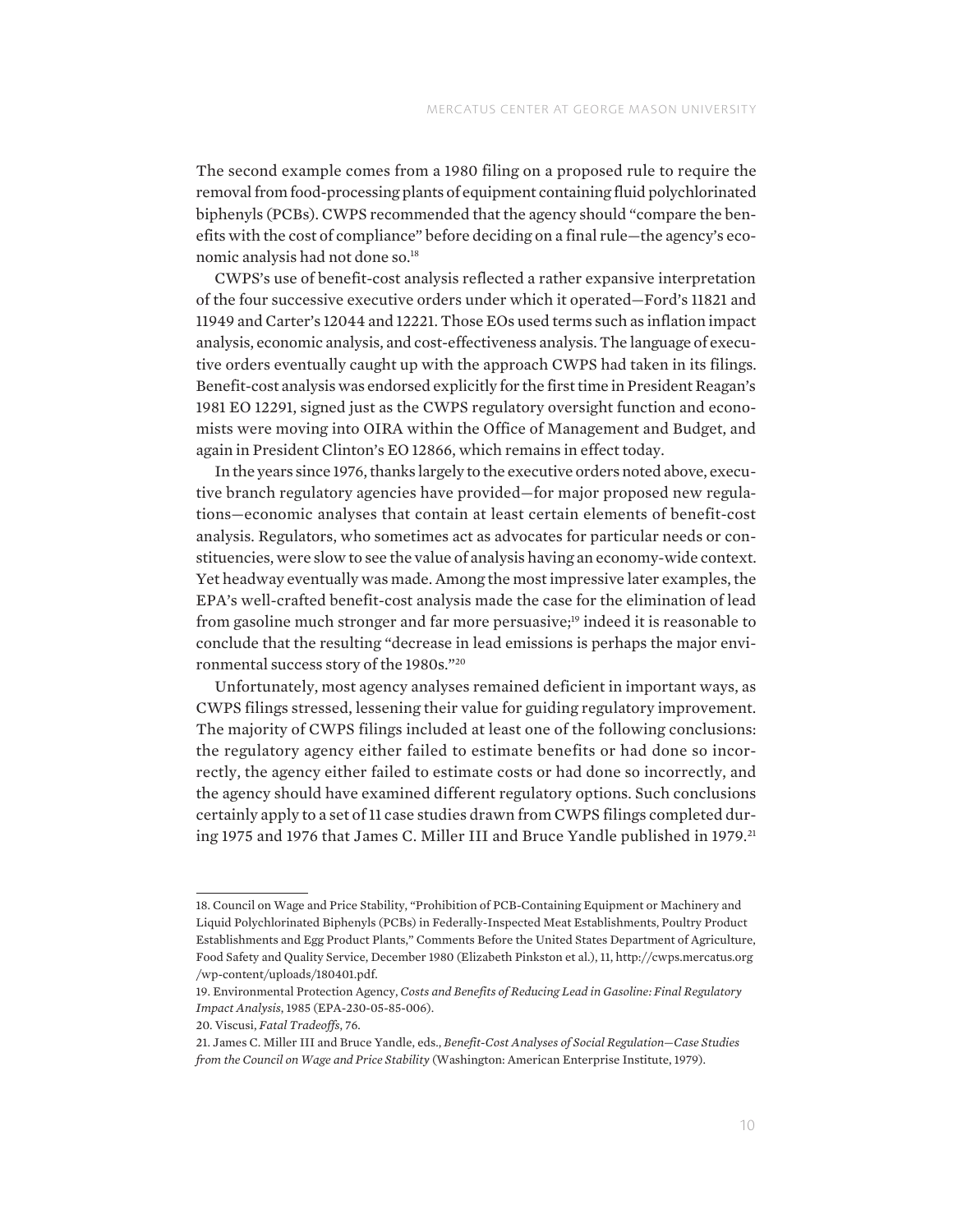The subsequent 1981 CWPS summative report (discussed above) details 31 more cases drawn from 1978, with similar conclusions.<sup>22</sup>

The three tables appearing in Appendix A summarize the entire body of CWPS work. Table 1 shows CWPS interventions by year over its lifetime (1974–1981) and by agency. Independent agencies attracted 43 percent of CWPS filings, while executive branch agencies accounted for 52 percent. The EPA had 16 percent. And 25 percent of all CWPS filings addressed regulations at the Civil Aeronautics Board and the Interstate Commerce Commission, two transportation regulatory agencies that no longer exist. Most of these last filings have no contemporary applicability, fortunately, given our nearly complete deregulation of pricing in transportation markets.

Table 2 classifies CWPS filings by the type of market failure that motivated each agency's proposed regulations. About 24 percent involved externalities, the single most common driver of all regulations that CWPS reviewed. CWPS concluded that no market failure existed in 22 percent of its interventions, contending that deregulated markets would deliver more efficient outcomes.

Table 3 provides a further breakdown of CWPS filings, this one listing those industries most affected by regulations on which CWPS provided comments, again detailed by agency. Not surprisingly, given the importance of transportation regulation during much of CWPS's life, some 34 percent of CWPS filings addressed transportation regulatory issues, far more than any other industry. The next largest shares were for manufacturing (18 percent) and for mining, quarrying, oil, and gas (11 percent).

The following five examples of CWPS work, drawn from those filings now available on the Mercatus Center website, highlight some of the most common issues CWPS economists found in dealing with regulatory agencies.

#### EXAMPLE 1: SECURITIES AND EXCHANGE COMMISSION, 1976

In 1976, CWPS commented on a Securities and Exchange Commission (SEC) proposal to disseminate securities information.23 The SEC had been concerned that buyers and sellers might not always be able to obtain the "best" price due to inadequate and inferior information. The agency was also concerned that the same security might have different prices in different markets. The SEC proposal therefore was to create a composite quotation system to ensure better pricing. However, market mechanisms, such as arbitrage, already acted to resolve the rare occurrences of different prices. This led CWPS to observe,

No evidence has been presented to justify this claim or to justify the claim that the benefits of the additional information that would

<sup>22.</sup> Hopkins et al., "Review of the Regulatory Interventions," Appendix B, 3–77.

<sup>23.</sup> Securities and Exchange Commission, "Eligible Securities Dissemination of Quotations: Notice of Proposed Rulemaking," 41 Fed. Reg. 32856 (1976).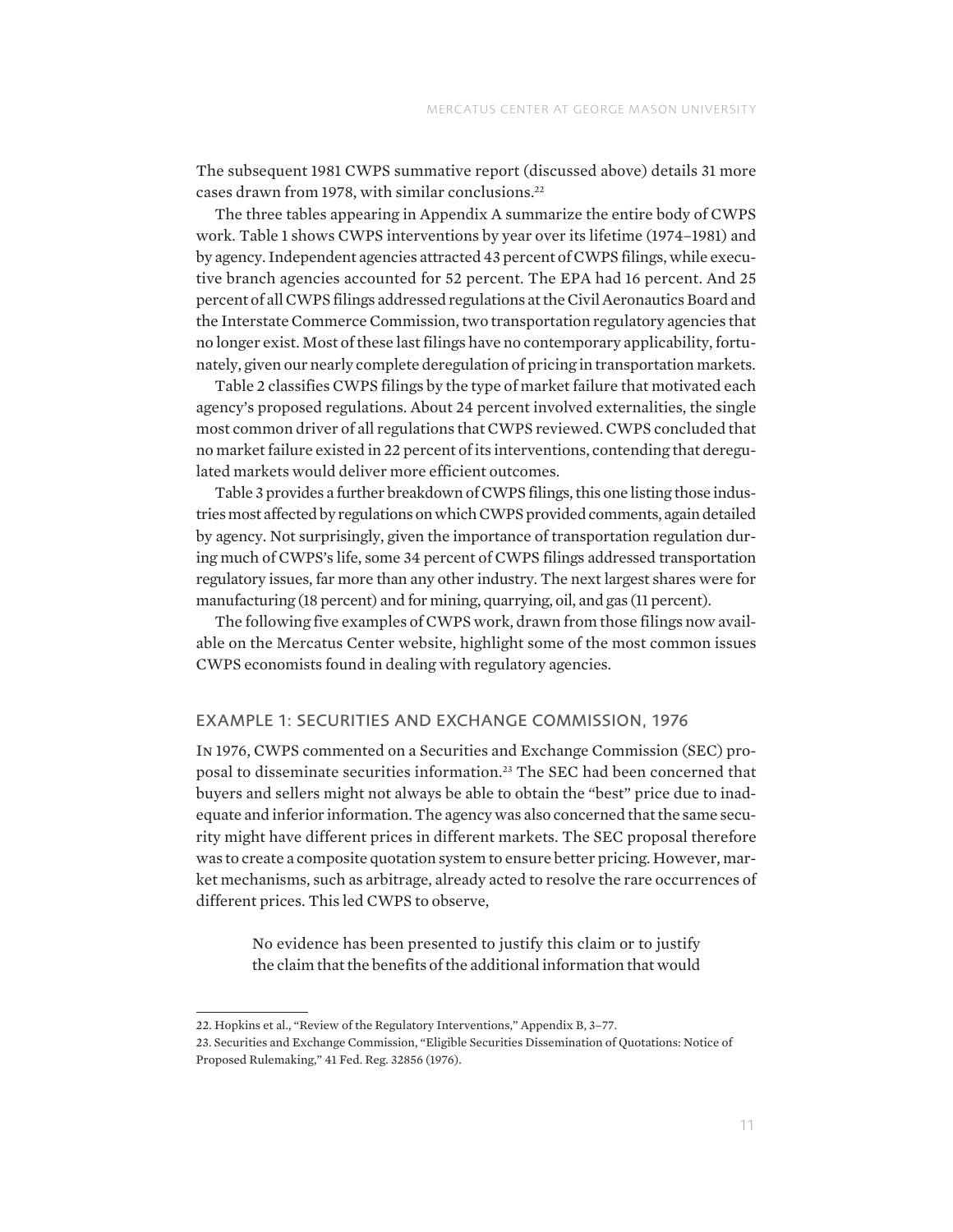be produced are sufficient to outweigh the costs of generating and disseminating that information. To our knowledge, the [Securities and Exchange] Commission has neither analyzed the benefits of the proposal nor its costs, nor has it documented the existence of a problem in need of remedy.24

CWPS concluded that the SEC had not shown that there was a problem in need of a solution. Intuitively, trying to fix a nonexistent problem would incur costs that exceeded any possible benefits. In CWPS's view, if the costs exceeded benefits, then the regulation would be inflationary as well as inefficient, and it should not be implemented.

Moreover, the issue of not analyzing the costs and benefits warranted note. A benefit-cost analysis provides useful information about the effects a regulatory decision will have. Without it, the quality of the decision suffers, and third parties are less able to offer useful comments on the proposal. The CWPS filing argued,

In the absence of an analysis of the proposal's costs and benefits, an informed decision on the proposal cannot be made. The Council would therefore recommend that a decision be postponed until such information can be developed.<sup>25</sup>

In 1977, the SEC released an updated version of the rule and responded to various public comments, including the CWPS filing. Its updated proposal stated that the SEC had carefully considered the costs and benefits of the regulation and had determined that, although difficult to quantify, the benefits outweighed the costs.<sup>26</sup> While the SEC changed the method of exchange quotation collection, the basic regulatory approach of the earlier proposal was retained and the proposal was adopted in 1978.<sup>27</sup>

The CWPS filing, in this case, seems to have raised the acceptability of benefitcost analysis somewhat. But little headway was gained in making analytical findings transparent, and the extent of efficiency gains from the final rule, if there were any, could not be determined.

<sup>24.</sup> Council on Wage and Price Stability, "Eligible Securities Dissemination of Quotations," Comments Before the Securities and Exchange Commission, October 6, 1976 (Thomas Lenard et al.), 3, available at [http://cwps.mercatus.org/wp-content/uploads/5-1502.pdf.](http://cwps.mercatus.org/wp-content/uploads/5-1502.pdf)

<sup>25.</sup> Ibid., 3.

<sup>26.</sup> Securities and Exchange Commission, "Dissemination of Quotations for Reported Securities: Notice of Proposed Rulemaking," 42 Fed. Reg. 32418 (1977).

<sup>27.</sup> Securities and Exchange Commission, "Dissemination of Quotations for Reported Securities: Final Rule," 43 Fed. Reg. 4342 (1978).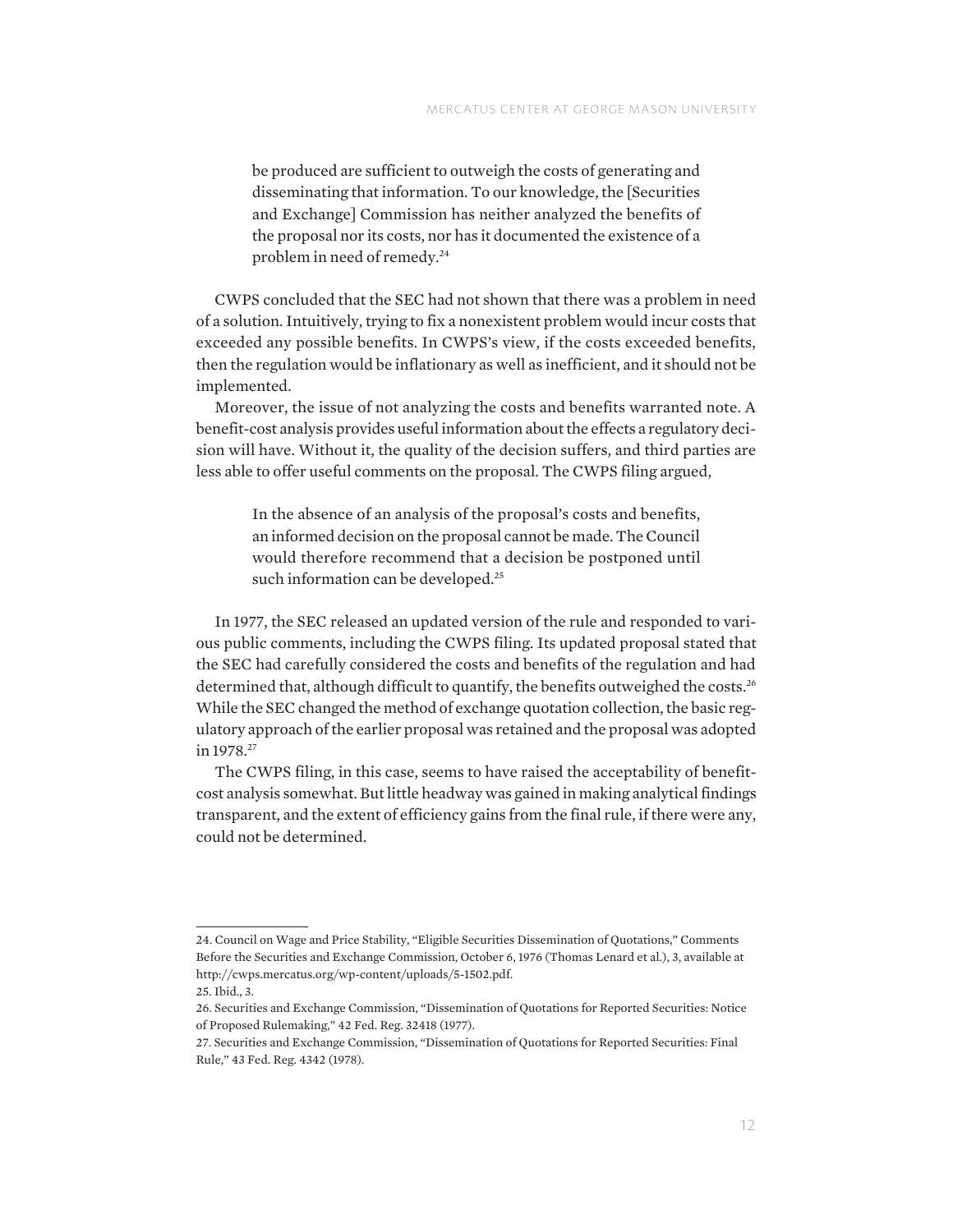#### EXAMPLE 2: ENVIRONMENTAL PROTECTION AGENCY, 1978

In 1978, the EPA proposed new drinking water regulations. These regulations would require any community water systems serving 75,000 or more people to reduce the level of organic chemicals in public drinking water.<sup>28</sup> The EPA proposal contained no analysis of the benefits of alternative performance standards, no analysis of alternative population-size cutoffs, and no analysis of the costs or the benefits of alternative design standards.29 CWPS concluded that there was a considerable amount of uncertainty about both the costs and the benefits of the alternatives. The EPA was relying on excessively uncertain evidence to impose costly regulations on local communities.<sup>30</sup>

CWPS made preliminary calculations to show the benefits of doing a benefit-cost analysis of alternative options. The results suggested an alternative that could save more lives with no increase in costs. By not exploring the various options available, the EPA had been working with incomplete information that led to an inefficient and costly solution.

After reviewing public comments, the EPA revised its cost estimates of the treatment plan and published an updated proposal.<sup>31</sup> The new version included higher cost estimates of the required treatment plan and called for additional input from the public. Then in November 1979 the EPA issued a final rule that was even more stringent than the initial proposal.<sup>32</sup> The EPA did not incorporate benefit-cost analysis of alternative treatment options, contending that the additional information the agency gathered supported its original proposal, and it kept intact fundamental aspects of the proposal. CWPS's argument for better cost analysis appeared to have borne some fruit, but the EPA nevertheless disregarded the core of the CWPS filing.

### EXAMPLE 3: DEPARTMENT OF TRANSPORTATION, 1978

In 1978, the Bureau of Motor Carrier Safety (BMCS), a part of the Department of Transportation, proposed extensive changes in the rules governing how many hours commercial bus and truck drivers could remain on duty and behind the wheel of

<sup>28.</sup> Environmental Protection Agency, "Control of Organic Chemical Contaminants in Drinking Water: Notice of Proposed Rulemaking," 43 Fed. Reg. 21943 (1978).

<sup>29.</sup> Council on Wage and Price Stability, "Proposed Drinking Water Regulations," Comments Submitted to the Environmental Protection Agency, September 1978 (Ivy Broder et al.), 1, [http://cwps.mercatus.org](http://cwps.mercatus.org/wp-content/uploads/101401-change-2.pdf) [/wp-content/uploads/101401-change-2.pdf.](http://cwps.mercatus.org/wp-content/uploads/101401-change-2.pdf)

<sup>30.</sup> Ibid., 2.

<sup>31.</sup> Environmental Protection Agency, "Proposed Regulations for Control of Organic Chemical Contaminants in Drinking Water," 43 Fed. Reg. 29135 (1978).

<sup>32.</sup> Environmental Protection Agency, "Control of Organic Chemical Contaminants in Drinking Water: Final Rule," 44 Fed. Reg. 68624 (1979).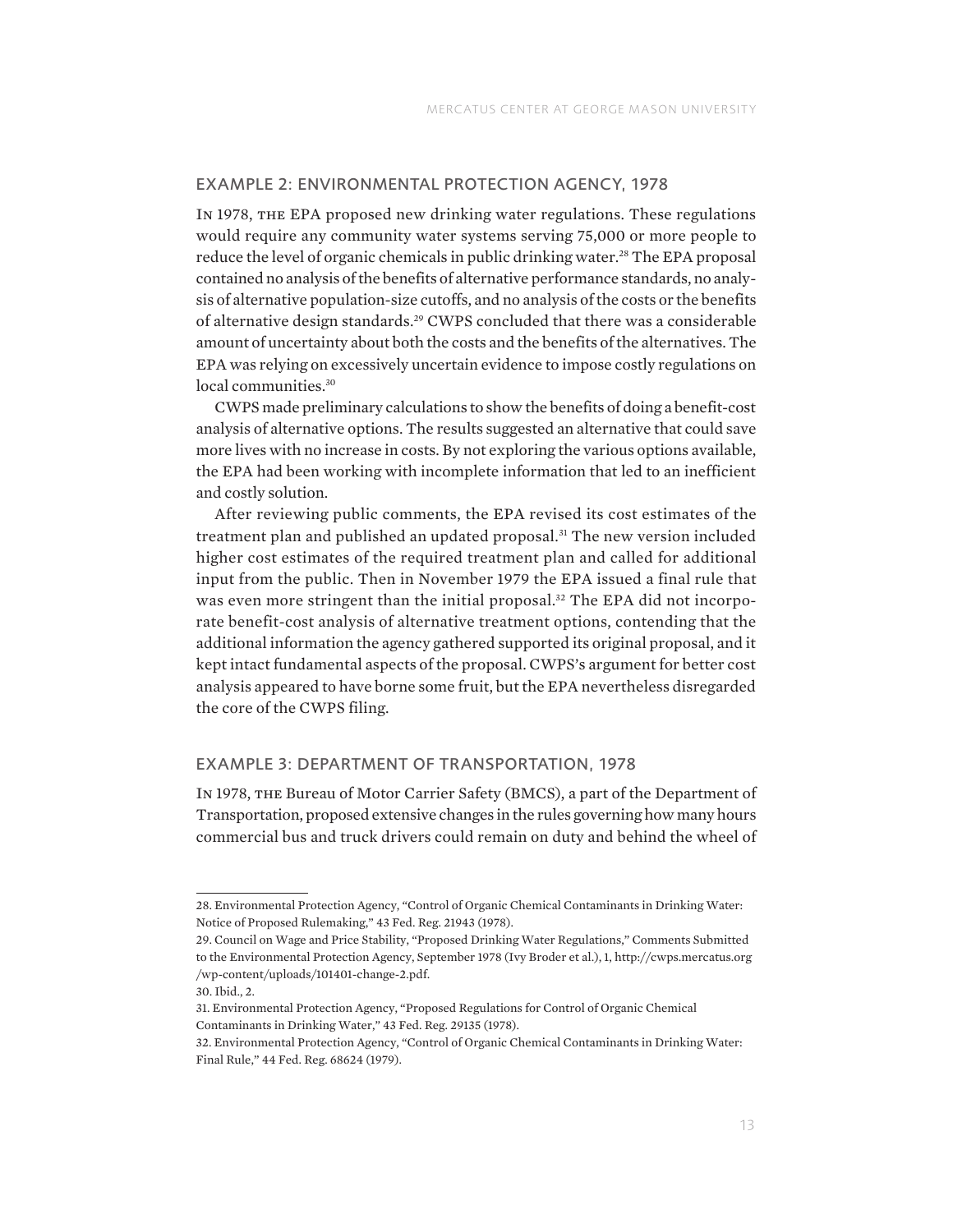their vehicles.<sup>33</sup> The proposed changes would be very costly. One industry spokesman estimated that intercity trucking companies could see costs increase from \$2.7 billion to \$5.5 billion (due to a 15–30 percent reduction in the productivity of drivers and equipment).<sup>34</sup> These changes would have varying effects and costs on the companies within the truck and bus industry. The BMCS regulatory proposal did not explore whether equal or greater benefits might be produced by alternative, less burdensome solutions.<sup>35</sup>

The varying degree by which individual companies and subdivisions of the industry would be affected by the proposed regulation complicated assessing the cost of the proposal. However, CWPS urged the BMCS to further analyze the effect the proposed regulation would have on costs to the several subsectors of the industry. CWPS recognized the difficulty of determining a benefit in monetary terms when that benefit is increased safety and possibly saved human lives. CWPS therefore suggested that, instead of benefit-cost analysis, the BMCS undertake a cost-effectiveness analysis of the proposed regulation.

Again, CWPS identified a problematic lack of alternatives, concluding that the BMCS should undertake both studies of alternative methods of improving safety and an analysis of their potential costs and benefits.36 Due to the diversity of effects the proposed regulation had across the truck and bus industry, CWPS suggested that the BMCS look into tailoring regulation to the specific subindustries. For example, if the majority of accidents came from one sector of the industry, the regulation should focus on that sector. Ultimately, the lack of information gathered and options examined led CWPS to comment that the BCMS was not heading in a cost-effective direction with the proposed regulation.

After reviewing the CWPS filing and other public comments on the proposed regulation, the BMCS determined that none of the proposed options could be supported and began to conduct more extensive benefit-cost analysis. The BMCS developed three new options to regulate hours of service for drivers, but the rulemaking was terminated in September 1981.37 CWPS had not been alone in its criticism of the 1978 BMCS proposal, but its comments contributed to avoiding an ill-considered and very costly regulation. Nonetheless, in succeeding years, substantial further action has taken place in regulating driver hours of service, a topic to which this paper returns later.

<sup>33.</sup> Department of Transportation Bureau of Motor Carrier Safety, "Hours of Service of Drivers: Advance Notice of Proposed Rulemaking," 43 Fed. Reg. 21905 (1978).

<sup>34.</sup> CWPS, "Federal Motor Carrier Safety Regulations, Hours of Service," 9.

<sup>35.</sup> Ibid., 3.

<sup>36.</sup> Ibid., 18.

<sup>37.</sup> Department of Transportation, Federal Motor Carrier Safety Administration, "Hours of Service of Drivers; Driver Rest and Sleep for Safe Operations: Proposed Rule," 65 Fed. Reg. 25540 (2000), [https://](https://www.federalregister.gov/articles/2000/05/02/00-10703/hours-of-service-of-drivers-driver-rest-and-sleep-for-safe-operations#h-20) [www.federalregister.gov/articles/2000/05/02/00-10703/hours-of-service-of-drivers-driver-rest-and](https://www.federalregister.gov/articles/2000/05/02/00-10703/hours-of-service-of-drivers-driver-rest-and-sleep-for-safe-operations#h-20) [-sleep-for-safe-operations#h-20](https://www.federalregister.gov/articles/2000/05/02/00-10703/hours-of-service-of-drivers-driver-rest-and-sleep-for-safe-operations#h-20).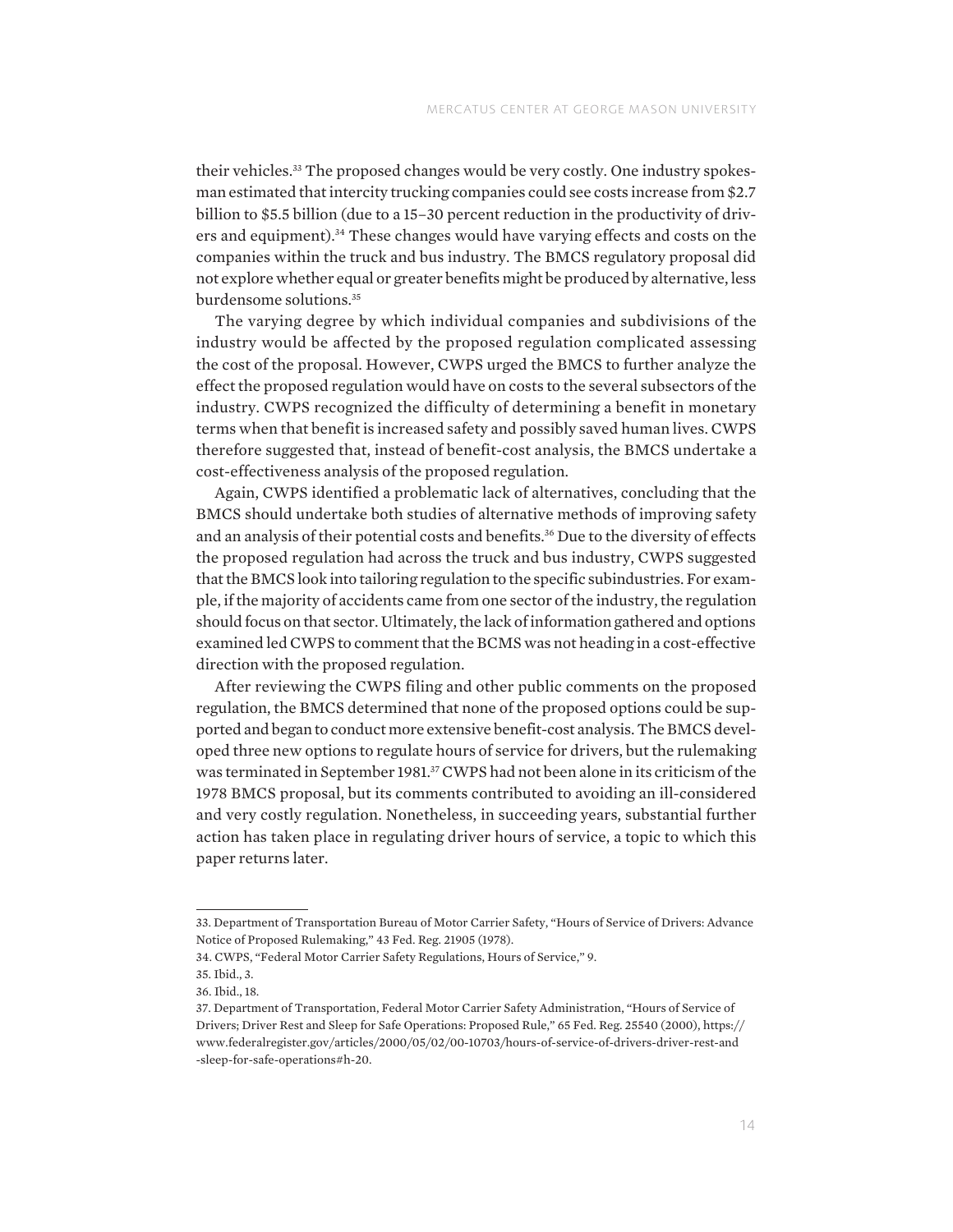### EXAMPLE 4: FEDERAL AVIATION ADMINISTRATION, 1979

In 1979, the Federal Aviation Administration (FAA) proposed an increase to aircraft and airport security for certain air taxi operators and small airplane operations (20–30 passengers) in order to deter airplane hijacking.<sup>38</sup> The proposed regulation would force small airports and small airplane providers to have the same security measures as certificated carriers (commercial airlines). These security measures included installing metal detectors and X-ray machines to screen passengers and their baggage, enclosing airports with fences, and hiring specially trained security personnel.39

The FAA cost estimates appeared to ignore important categories of costs. For instance, the FAA assumed that police officers and operators of security screening machines could be hired for a half-hour at a time. Yet, in many cases, a four-hour shift is the shortest period for which such personnel can be employed.40 Also, the FAA did not consider additional potential costs that would arise from the unintended consequences of its decision. For example, commuter airlines might start to operate smaller aircraft in order to avoid the constraints created by the FAA's proposal. Yet the smaller aircraft could limit the number of communities that the airlines could serve.<sup>41</sup>

CWPS concluded that, "because of its potentially severe effect on the commuter air carrier industry, the proposal should be subjected to careful cost-benefit or costeffectiveness analysis."42 CWPS suggested that the FAA examine alternatives to the proposed regulation that would yield the benefits desired at a smaller cost. These alternatives included targeting regulation to high-risk airports, having random screenings instead of screening every passenger, or phasing in the additional security measures instead of requiring them all at once.

After considering comments from CWPS and others, the FAA in January 1981 issued a final rule that was markedly less costly than the originally proposed rule would have been.43 The agency agreed with critics that its initial economic analysis had been inadequate and that its proposed "full security program need not be implemented" for small planes. Small airports and small airplane operators were spared costly adjustments, while overall safety benefits were still achieved.

<sup>38.</sup> Federal Aviation Administration, "Aircraft and Airport Security: Air Carrier Operations—Notice of Proposed Rulemaking," 44 Fed. Reg. 63048 (1979).

<sup>39.</sup> Council on Wage and Price Stability, "Aircraft and Airport Security; Air Carrier Operations," Comments Before the Federal Aviation Administration, February 1980 (Elizabeth Pinkston et al.), 3, [http://cwps.mercatus.org/wp-content/uploads/1520012.pdf.](http://cwps.mercatus.org/wp-content/uploads/1520012.pdf)

<sup>40.</sup> Ibid., 5.

<sup>41.</sup> Ibid., 6.

<sup>42.</sup> Ibid., 8.

<sup>43.</sup> Federal Aviation Administration, "Airplane and Airport Operator Security: Final Rule," 46 Fed. Reg. 3782 (1981).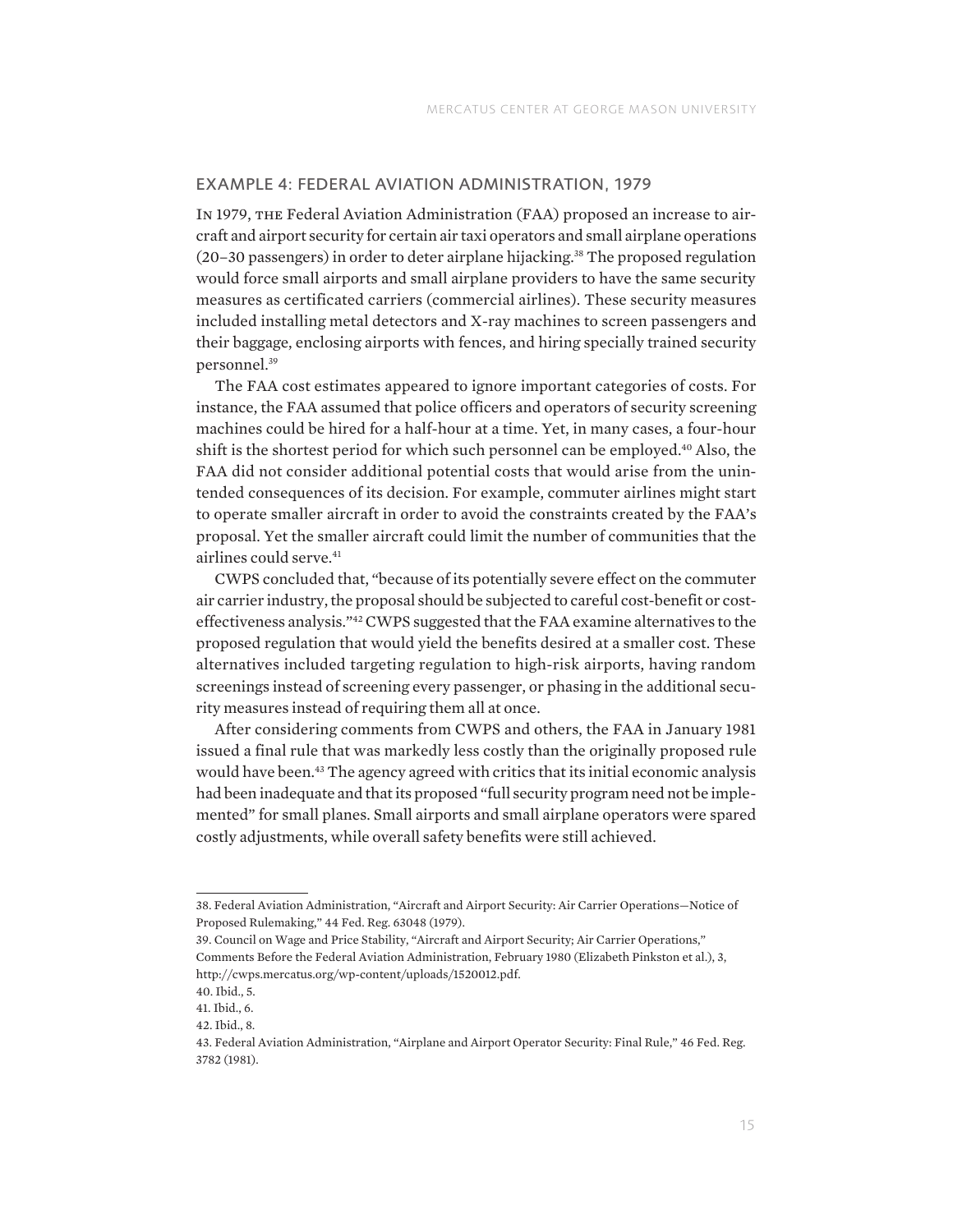# EXAMPLE 5: FOOD AND DRUG ADMINISTRATION, DEPARTMENT OF AGRICULTURE, AND ENVIRONMENTAL PROTECTION AGENCY, 1980

In 1980, CWPS commented on a joint regulation by the Food and Drug Administration, the Department of Agriculture, and the Environmental Protection Agency.44 The joint proposal would establish a requirement that equipment or machinery (with few exceptions) in food-related industrial plants could no longer contain fluid polychlorinated biphenyls. The proposal aimed to reduce the risk to human health from accidental spills or leakage of PCB fluid that could contaminate food.

CWPS summarized its concerns as follows:

We question whether there has been sufficient analysis of the current proposal and its ramifications to ensure that it is the best available course of action. In particular we fear that the proposal could have the perverse effect of increasing the risk, through improper disposal, of PCB contamination. We also believe that alternative ways of protecting human health should be examined more carefully.45

CWPS noted that the three agencies gave little attention to unintended consequences that the regulation could have. The proposed removal and disposal process could very well inadvertently increase PCB exposures.46 Because the potential increase in exposure was not taken into account, the benefits of the proposed regulation were overstated. Moreover, CWPS concluded that the costs of the proposal would be substantially higher than the regulators had estimated.<sup>47</sup>

CWPS suggested four additional options. First, a "wait and see" approach: wait until a new technology was created to decontaminate PCB fluids at the plant site, thereby eliminating both the risk and expense of transporting PCBs to approved disposal sites and also saving the decontaminated oil.<sup>48</sup> The second option was a targeted phaseout program, where the equipment most likely to cause contamination would be phased out first. The third option would involve equipment inspections that looked for PCB fluid leaks, and the final option was a combination program of inspections and a targeted phaseout program.

44. Department of Agriculture Food Safety and Quality Service, "Prohibition of PCB-Containing Equipment or Machinery and Liquid Polychlorinated Biphenyls (PCBs) in Federally-Inspected Meat Establishments, Poultry Product Establishments and Egg Product Plants: Notice of Proposed Rulemaking," 45 Fed. Reg. 30980 (1980).

<sup>45.</sup> CWPS, "Prohibition of PCB-Containing Equipment," 2.

<sup>46.</sup> Ibid., 6

<sup>47.</sup> Ibid., 15

<sup>48.</sup> Ibid., 16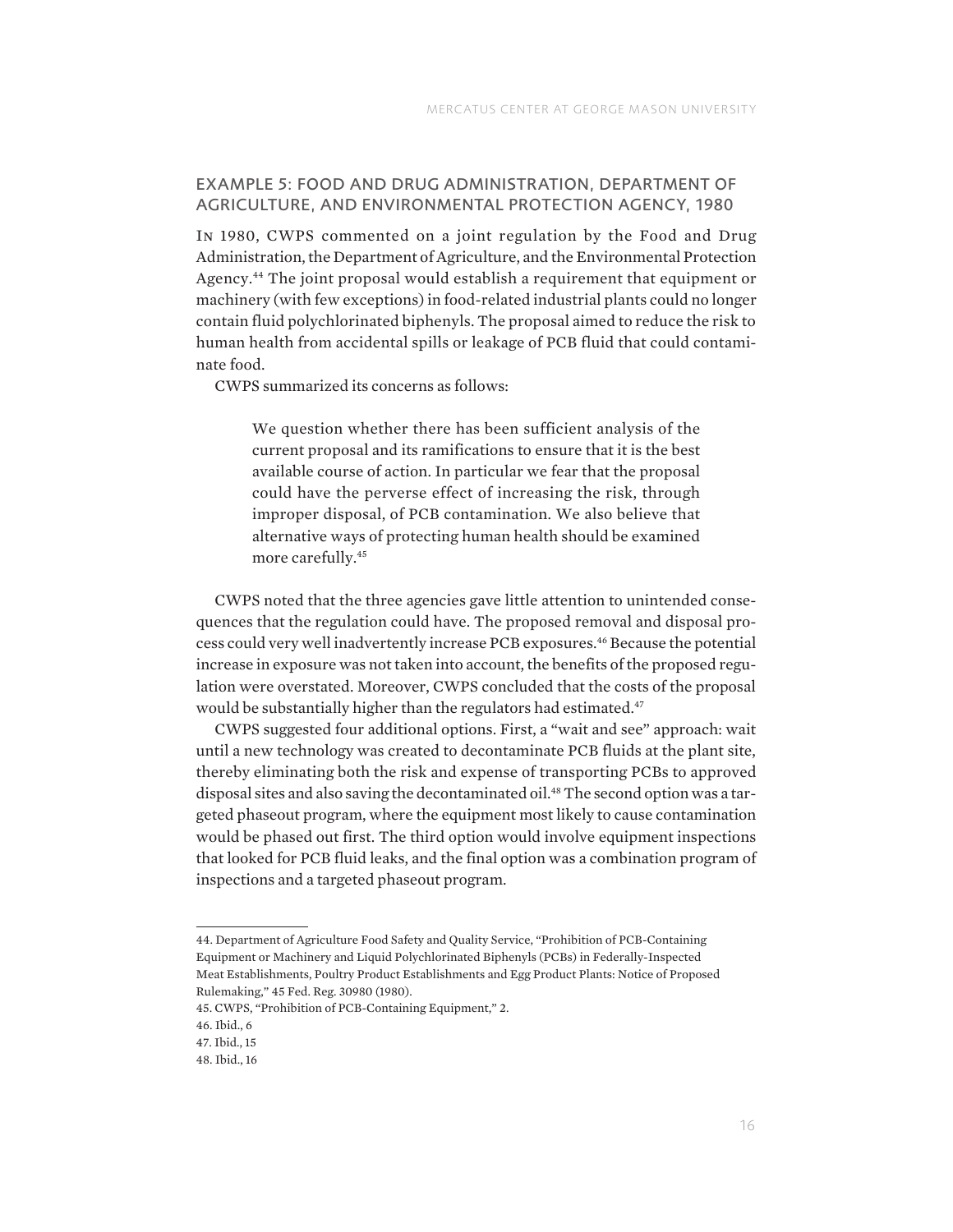The situation was unusually complex procedurally because three agencies were involved and the proposal was part of an interconnected series of actions aimed at reducing risks from PCBs. The criticisms from CWPS and others did not by any means lead the agencies to embrace benefit-cost analysis. But skepticism about the proposal was sufficient to lead the EPA in April 1981 to drop the proposal ("hold [it] in abeyance") while restarting a rulemaking to gather fuller information.<sup>49</sup>

### RECURRING ISSUES

These five examples reflect recurring issues that CWPS found in most of the proposed regulations examined: inadequate analysis of benefits, costs, and alternatives. Often what this paper refers to as the "first principle" issue—whether any compelling market failure existed—was entirely overlooked. In some cases, CWPS concluded that states or localities were better suited to solve the issue or that the data used were inapplicable or out of date.

As noted earlier in this paper, presidents from Ford to Obama have issued executive orders that call for reviewing proposed regulations for these types of issues, and OIRA has made numerous efforts in the post-CWPS era to encourage regulators to improve the quality of their analyses, even providing guidance in many different forms.<sup>50</sup>

Yet it is not difficult to find more recent instances of regulatory decision-making that reflect the same weaknesses that CWPS highlighted decades earlier. For example, the Securities and Exchange Commission in 1999 proposed new regulation of market information as a response to "a concern that monopolistic pricing of information could diminish access for, or discriminate against, retail investors."51 However, a submission provided by Jerry Ellig and S. Brown-Hruska observes that "the Commission offers no cost-benefit analysis . . . and there is strong reason to believe that the costs of the guidelines would exceed their benefits."52

In other cases today, regulators do provide credible estimates of net benefits of options considered, but the "first principle" is still overlooked. In December 2010, the Department of Transportation proposed to further revise the requirements concerning truck drivers' hours of service (continuing in the tradition of example 3 discussed earlier in this paper). An analysis of this rulemaking from the Mercatus

52. Ibid., Appendix 1, RSP Checklist.

<sup>49.</sup> Environmental Protection Agency, "Abeyance of Proposed Rule: Reductions in Use of PCBs at Agricultural Pesticide and Fertilizer Facilities," 46 Fed. Reg. 25411, 25411–18 (1981); further PCB regulatory developments across the agencies are not here examined.

<sup>50.</sup> One promising guide is a 2010 document that if followed would result in improved outcomes. "Agency Checklist: Regulatory Impact Analysis," Office of Information and Regulatory Affairs, accessed July 30, 2014, [http://www.whitehouse.gov/sites/default/files/omb/inforeg/regpol/RIA\\_Checklist.pdf.](http://www.whitehouse.gov/sites/default/files/omb/inforeg/regpol/RIA_Checklist.pdf) 51. Regulatory Studies Program of the Mercatus Center, George Mason University, "Public Interest Comment on the Security and Exchange Commission's Concept Release on Regulation of Market Information, Fees and Revenues" (prepared by Jerry Ellig and S. Brown-Hruska), Release No. 34-42208 (2000), [https://www.sec.gov/rules/concept/s72899/gramm1.htm.](https://www.sec.gov/rules/concept/s72899/gramm1.htm)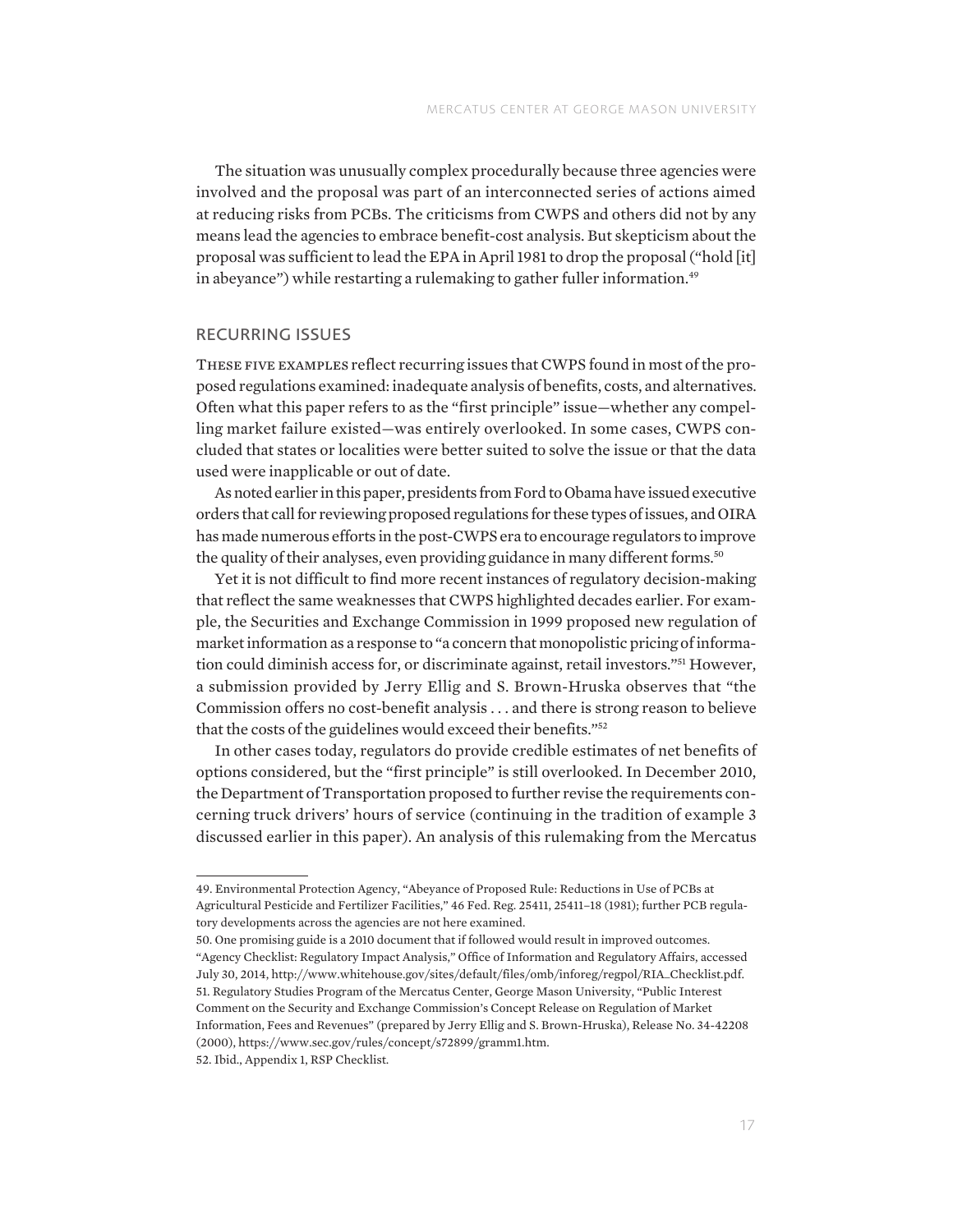Center concludes that "no market failure or systemic problem was identified" by the regulator.<sup>53</sup>

The truck driver rule warrants closer inspection because it encompasses many of the issues that are central to this paper. The 2010 proposal led to a new final regulation in December 2011.<sup>54</sup> The agency summarized the outcome as follows:

[The Federal Motor Carrier Safety Administration] revises the hours of service (HOS) regulations to limit the use of the 34-hour restart provision to once every 168 hours and to require that anyone using the 34-hour restart provision have as part of the restart two periods that include 1 a.m. to 5 a.m. It also includes a provision that allows truckers to drive if they have had a break of at least 30 minutes, at a time of their choosing, sometime within the previous 8 hours. This rule does not include a change to the daily driving limit because the Agency is unable to definitively demonstrate that a 10-hour limit—which it favored in the notice of proposed rulemaking (NPRM)—would have higher net benefits than an 11-hour limit. The current 11-hour limit is therefore unchanged at this time.<sup>55</sup>

The final rule, which took full effect in July 2013, resulted in limiting "the average work week for truck drivers to 70 hours."56 The regulator contends that this new rule "will reduce the likelihood of driver fatigue, fatigue-related crashes, and fatigue-related health effects." Yet the agency recognizes that a significant "decline in crashes and crash rates for both trucks and cars started in the late 1970s and has continued for both types of vehicles."57 It notes,

[The] motor carrier industry argued that the declining fatality rate for truck-related crashes since 2004 demonstrates that the [2003] HOS rule is safe and should not be changed . . . and that changing the rule would produce serious economic consequences for carriers, drivers, shippers, receivers, and consumers. . . . The industry

<sup>53.</sup> Mercatus Center Regulatory Report Card for Commercial Motor Vehicle Hours of Service Proposed Rule, 2011, Mercatus Center at George Mason University, [http://mercatus.org/reportcards/commercial](http://mercatus.org/reportcards/commercial-motor-vehicle-hours-service) [-motor-vehicle-hours-service](http://mercatus.org/reportcards/commercial-motor-vehicle-hours-service).

<sup>54.</sup> Federal Motor Carrier Safety Administration, "Hours of Service of Drivers, Final Rule," 76 Fed. Reg. 81134 (2011).

<sup>55.</sup> Id.

<sup>56.</sup> Department of Transportation, "New Hours-of-Service Safety Regulations to Reduce Truck Driver Fatigue Begin Today," Press Release, FMCSA 40-13, July 1, 2013.

<sup>57.</sup> Federal Motor Carrier Safety Administration, "Hours of Service of Drivers, Final Rule," 76 Fed. Reg. 81139.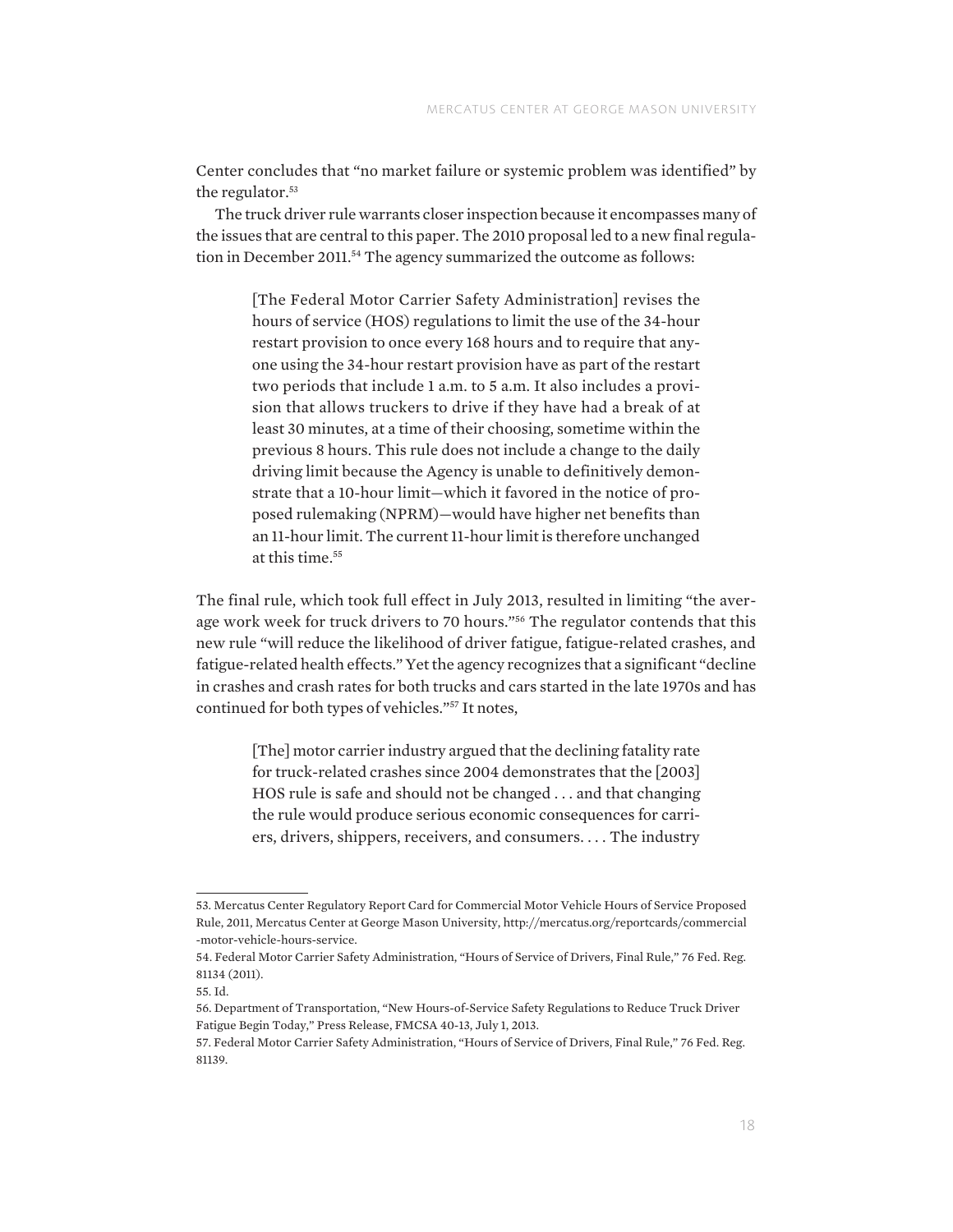generally disagreed with the notion that drivers are not getting sufficient sleep and that chronic fatigue is a problem.<sup>58</sup>

Indeed, over 20,000 comments both from the private sector and from state and local governments were submitted during the public comment period.<sup>59</sup> The sources of the comments ranged from individual truck drivers to the National Turkey Federation and the US Chamber of Commerce, and many of them were highly critical of the proposal.

The daily driving limit for truckers had been 10 hours for a half-century before 2003 when it was changed to 11 hours, coupled with several new restrictions. Since 2003, this area of rulemaking has been a quagmire of procedural complexities, including a 2007 court decision vacating portions of the 2003 rule followed by continuing litigation, which was held in abeyance while the 2011 rulemaking was completed.<sup>60</sup>

The agency's notice of proposed rulemaking for the 2011 rule stated a likely preference for tightening the restriction once again to 10 hours while retaining the other 2003 restrictions. It is important to note that, in addition to guidance through executive order, this regulatory agency operates under a statute requiring it to consider the costs and benefits of proposed rules.<sup>61</sup> In consequence, the agency stated that "this rule does not include a change to the daily driving limit because the Agency is unable to definitively demonstrate that a 10-hour limit—which it favored in the notice of proposed rulemaking (NPRM)—would have higher net benefits than an 11-hour limit."62

After reviewing three alternative courses of action, the agency decided on a rule whose "benefits could easily be substantial, and are on the same scale as the costs."<sup>63</sup> It put the 2011 final rule's range of net benefits annually from a negative \$250 million to a positive \$770 million. The annualized cost itself is put at \$470 million, an amount that the agency describes as a mere 3-cents-per-gallon increase in fuel costs. The agency decided against a more stringent regulation (the 10-hour limit) based at least in part on benefit-cost considerations. The industry, not surprisingly, believes the net benefits are far smaller and, indeed, negative.<sup>64</sup>

Among the conundrums presented by this rulemaking: What reason exists to think that truck drivers and their employers lack the incentive to reduce fatigue

<sup>58.</sup> Id. at 81141–42.

<sup>59.</sup> Id. at 81138.

<sup>60.</sup> Owner-Operator Independent Drivers Association, Inc. v. Federal Motor Carrier Safety Administration, 494 F.3d 188 (D.C. Cir. 2007).

<sup>61. 39</sup> U.S.C. 31136(c)(2)(A) and 31502(d).

<sup>62.</sup> Federal Motor Carrier Safety Administration, "Hours of Service of Drivers, Final Rule," 76 Fed. Reg. 81139 (2011).

<sup>63.</sup> Department of Transportation, Federal Motor Carrier Safety Administration, "2010–2011 Hours of Service Final Rule Regulatory Impact Analysis," RIN 2126-AB26 (December 2011): ES-4.

<sup>64.</sup> See 76 Fed. Reg. 81143 (2011) and the agency's regulatory impact analysis summarized in in 76 Fed. Reg. 81175, 81175–80 (2011).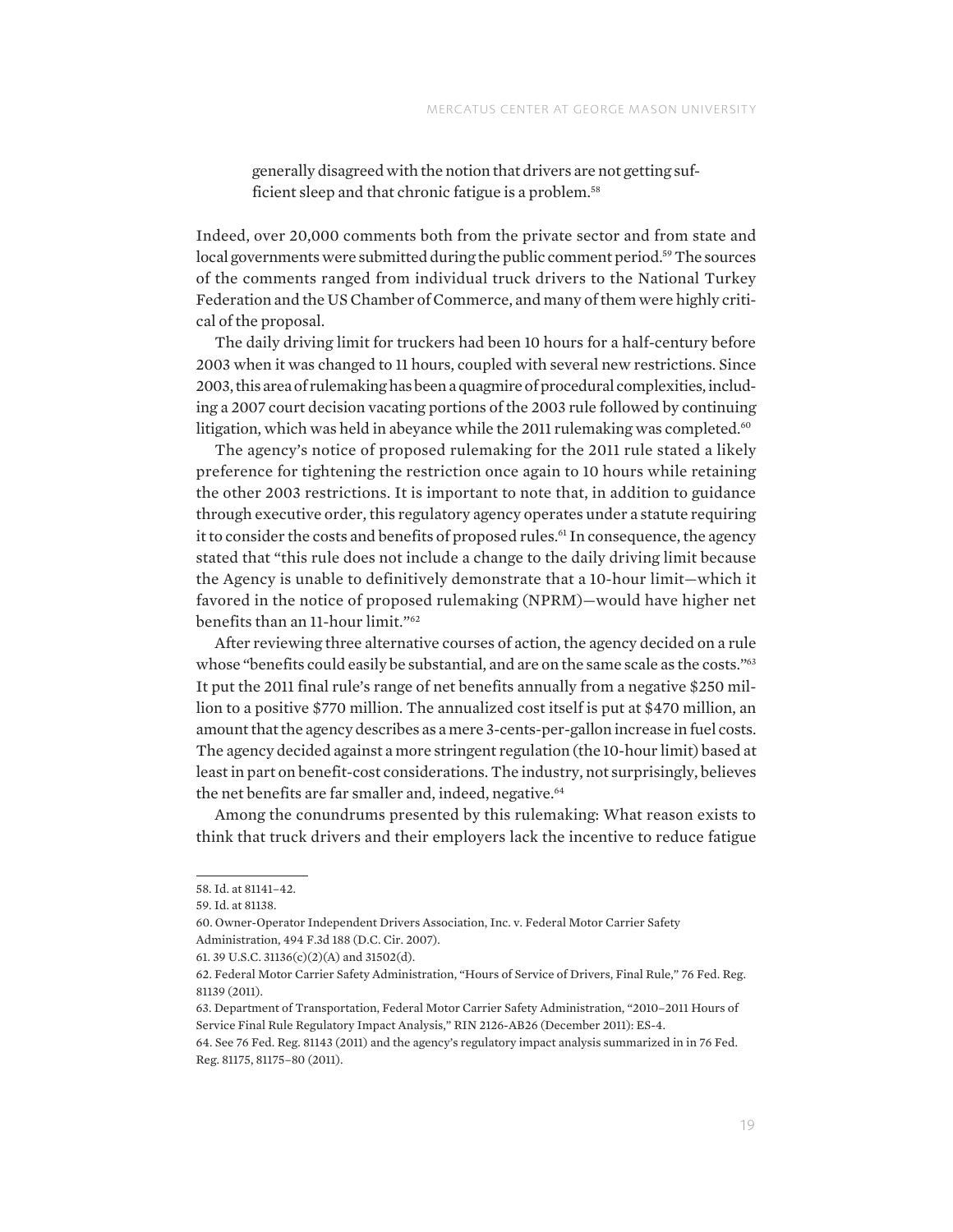risks? What, that is, can we identify as a market failure? And if the truck accident record is steadily improving, as the agency acknowledges, what is the motivation for new regulation?

More generally, the adequacy of the economic analysis that regulators provide for new regulations has been the focus of numerous reviews since 2000, and basically all reviewers conclude that analytical weaknesses are commonplace.<sup>65</sup> Most recently, the Mercatus Center has begun systematic and ongoing assessments that rank and classify problems with the analyses that accompany new regulations. This Mercatus Regulatory Report Card project so far includes all significant regulatory analyses completed from 2008 through 2012, and the results are not encouraging. The quality of most regulatory analyses remains disappointing.<sup>66</sup>

The work of CWPS focused primarily on regulations at the proposal stage; this remains a promising point at which critical analysis should be brought to bear. OIRA, now the key player in White House regulatory oversight, is able to engage executive branch agencies even earlier in the process, which should be a considerable advantage. OIRA is able to interact with regulators before the public release of a proposed rule, at a time when the supporting analysis is still taking shape. Yet outcomes generally fall short of consistent adherence to key principles of benefitcost analysis.

Treatment of market failure concerns is probably the most telling example. As Christopher DeMuth has pointed out, "cost-benefit analysis is supposed to be a tool for correcting market failures, not the personal failings of individual citizens."67 Yet many of the most costly new regulations in recent years rest their claims of positive net benefits on forecasts that compliance will return substantial private benefits to purchasers. No clear market failure is apparent. Without market failure, there is good reason to believe that individuals could make their own decisions quite

<sup>65.</sup> Among the more prominent: Winston Harrington, Richard Morgenstern, and Peter Nelson, "On the Accuracy of Regulatory Cost Estimates," *Journal of Policy Analysis and Management* 19, no.

<sup>2 (2000): 297–332;</sup> Winston Harrington, "Grading Estimates of the Benefits and Costs of Federal Regulation: A Review of Reviews" (Discussion Paper 06-39, Resources for the Future, Washington, DC, September 2006); Robert W. Hahn et al., "Assessing Regulatory Impact Analyses: The Failure of Agencies to Comply with Executive Order 12866," *Harvard Journal of Law and Public Policy* 23, no. 3 (2000): 859–71; Robert W. Hahn and Patrick Dudley, "How Well Does the Government Do Cost-Benefit Analysis?," *Review of Environmental Economics and Policy* 1, no. 2 (2007): 192–211; Robert W. Hahn and Robert Litan, "Counting Regulatory Benefits and Costs: Lessons for the U.S. and Europe," *Journal of International Economic Law* 8, no. 2 (2005): 473–508; Robert W. Hahn and Paul C. Tetlock, "Has Economic Analysis Improved Regulatory Decisions?," *Journal of Economic Perspectives* 22, no. 1 (Winter 2008): 67–84.

<sup>66.</sup> Jerry Ellig and Patrick A. McLaughlin, "The Quality and Use of Regulatory Analysis in 2008," *Risk Analysis* 32, no. 5 (2012); Jerry Ellig, Patrick A. McLaughlin, and John F. Morrall III, "Continuity, Change, and Priorities: The Quality and Use of Regulatory Analysis across US Administrations," *Regulation & Governance* 7, no. 2 (2012): 153–73; Jerry Ellig, "Improving Regulatory Impact Analysis through Process Reform," Testimony Before the U.S. Congress Joint Economic Committee, June 26, 2013. 67. Christopher DeMuth, "The Regulatory State," *National Affairs*, no. 12 (Summer 2012).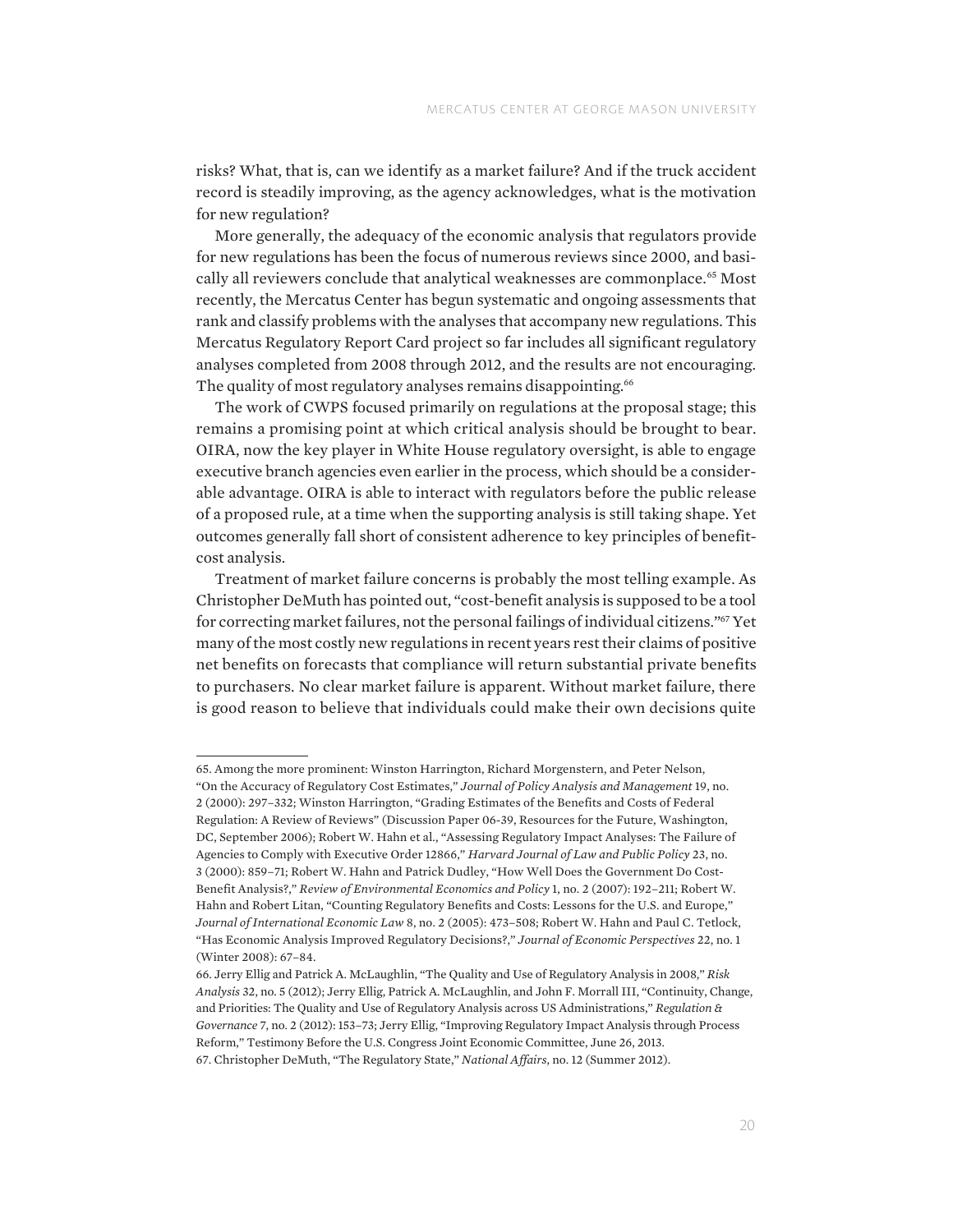sensibly. That surely is the case with energy efficiency standards from the EPA, the Department of Transportation, and the Department of Energy, where "paternalistic benevolence" is passing muster with executive branch reviewers.<sup>68</sup>

A return to "first principles" of benefit-cost analysis is overdue in the oversight process. John F. Morrall III and James W. Broughel articulate what this will entail in a 2014 report for the Mercatus Center.<sup>69</sup> In addition, a strong case can be made for supplementing more demanding oversight prospectively with the types of retrospective reviews that executive orders 13563 and 13610 endorse but have rarely secured.70

The issues observed by CWPS starting in 1974 have been revisited repeatedly, with much the same findings. Moreover, setting to one side the body of regulation from the Civil Aeronautics Board and the Interstate Commerce Commission, those agencies and industry-specific regulations that came in for heaviest CWPS criticism are still very much in the forefront of regulatory debate today. Perhaps the basic lesson is that a more independent and economic-efficiency-driven review mechanism would be constructive. Independent peer review with public access is missing from the current system of regulatory oversight, and it could be a significant step forward, one that would be made appreciably easier were congressional support to be gained. Until and unless this proves feasible, the US regulatory system will continue to fall well short of achieving available efficiency gains.

<sup>68.</sup> Ted Gayer and W. Kip Viscusi, "Overriding Consumer Preferences with Energy Regulations," *Journal of Regulatory Economics* 43, no. 3 (2013): 248–64.

<sup>69.</sup> John F. Morrall III and James W. Broughel, *The Role of Regulatory Impact Analysis in Federal Rulemaking* (Arlington, VA: Mercatus Center at George Mason University, 2014), [http://mercatus.org](http://mercatus.org/publication/role-regulatory-impact-analysis-federal-rulemaking)

[<sup>/</sup>publication/role-regulatory-impact-analysis-federal-rulemaking.](http://mercatus.org/publication/role-regulatory-impact-analysis-federal-rulemaking)

<sup>70.</sup> For a succinct statement urging more retrospective review, see Cary Coglianese, "Moving Toward the Evaluation State," Penn Program on Regulation *RegBlog*, December 9, 2013.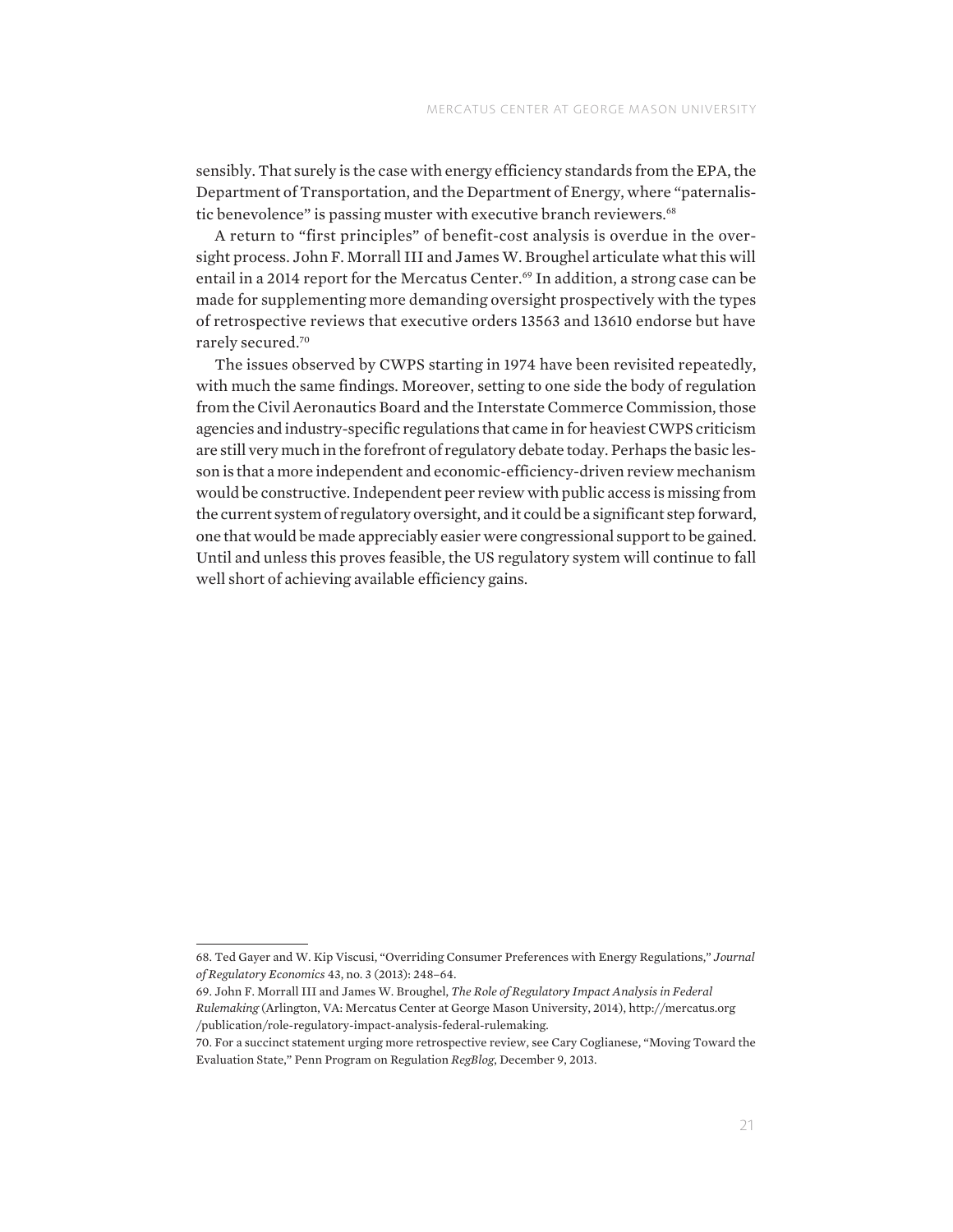#### APPENDIX A: THE NATURE AND RANGE OF CWPS FILINGS

Sources for all tables: CWPS filings from the Council of Wage & Price Stability Archive, Mercatus Center at George Mason University, [http://cowps.mercatus](http://cowps.mercatus.org) [.org;](http://cowps.mercatus.org) Thomas D. Hopkins, Thomas M. Lenard, John F. Morrall III, and Elizabeth A. Pinkston, Appendix A in "A Review of the Regulatory Interventions of the Council on Wage and Price Stability, 1974–1980" (Council on Wage and Price Stability, Washington, DC, January 1981), available at [http://cowps.mercatus](http://cowps.mercatus.org/2014/07/17/cwps-review-1974-1980/) [.org/2014/07/17/cwps-review-1974-1980/;](http://cowps.mercatus.org/2014/07/17/cwps-review-1974-1980/) accompanying spreadsheet (see Appendix B).

#### Table 1. CWPS Filings, 1974–1981, by year and by agency

|                                        | 1974                     | 1975          | 1976           | 1977                     | 1978                     | 1979                     | 1980           | 1981                     | TOTAL |
|----------------------------------------|--------------------------|---------------|----------------|--------------------------|--------------------------|--------------------------|----------------|--------------------------|-------|
| Dept. of Commerce                      |                          |               |                |                          |                          |                          | $\overline{2}$ |                          | 3     |
| Dept. of Defense                       |                          |               |                | 1                        |                          |                          |                |                          | 1     |
| Dept. of Energy                        | $\overline{\phantom{0}}$ | 3             | $\overline{2}$ | $\overline{2}$           | 3                        | 9                        | 10             | $\overline{\phantom{0}}$ | 29    |
| Dept. of the Interior                  |                          |               | $\mathcal{L}$  | $\overline{\phantom{0}}$ | 1                        | 5                        | 5              | 1                        | 14    |
| Dept. of Labor                         | $\overline{\phantom{0}}$ | $\mathcal{L}$ | 5              | 5                        | 3                        |                          | 3              |                          | 18    |
| Dept. of Transportation                | 1                        | 10            | 3              | $\overline{4}$           | $\overline{4}$           | $\overline{\phantom{0}}$ | 6              |                          | 29    |
| <b>Environmental Protection Agency</b> |                          | 8             | $\overline{4}$ | $\overline{4}$           | 7                        | 14                       | 17             | 1                        | 55    |
| Dept. of Health, Edu. & Welfare*       | $\overline{\phantom{0}}$ | 6             | 6              | $\mathbf{1}$             | $\overline{\phantom{0}}$ | $\mathcal{L}$            | $\overline{4}$ |                          | 19    |
| Dept. of Housing & Urban Develop.      |                          | 1             |                |                          |                          |                          | 1              |                          | 3     |
| Dept. of Agriculture                   | $\overline{\phantom{0}}$ | $\mathcal{L}$ | $\mathcal{L}$  | $\overline{2}$           | $\overline{\phantom{0}}$ |                          | 5              | 1                        | 12    |
| Subtotal                               | 1                        | 32            | 26             | 19                       | 18                       | 30                       | 53             | $\overline{4}$           | 183   |

#### I. EXECUTIVE BRANCH AGENCIES

*\* In 1979 this department split into the Department of Education and the Department of Health and Human Services.*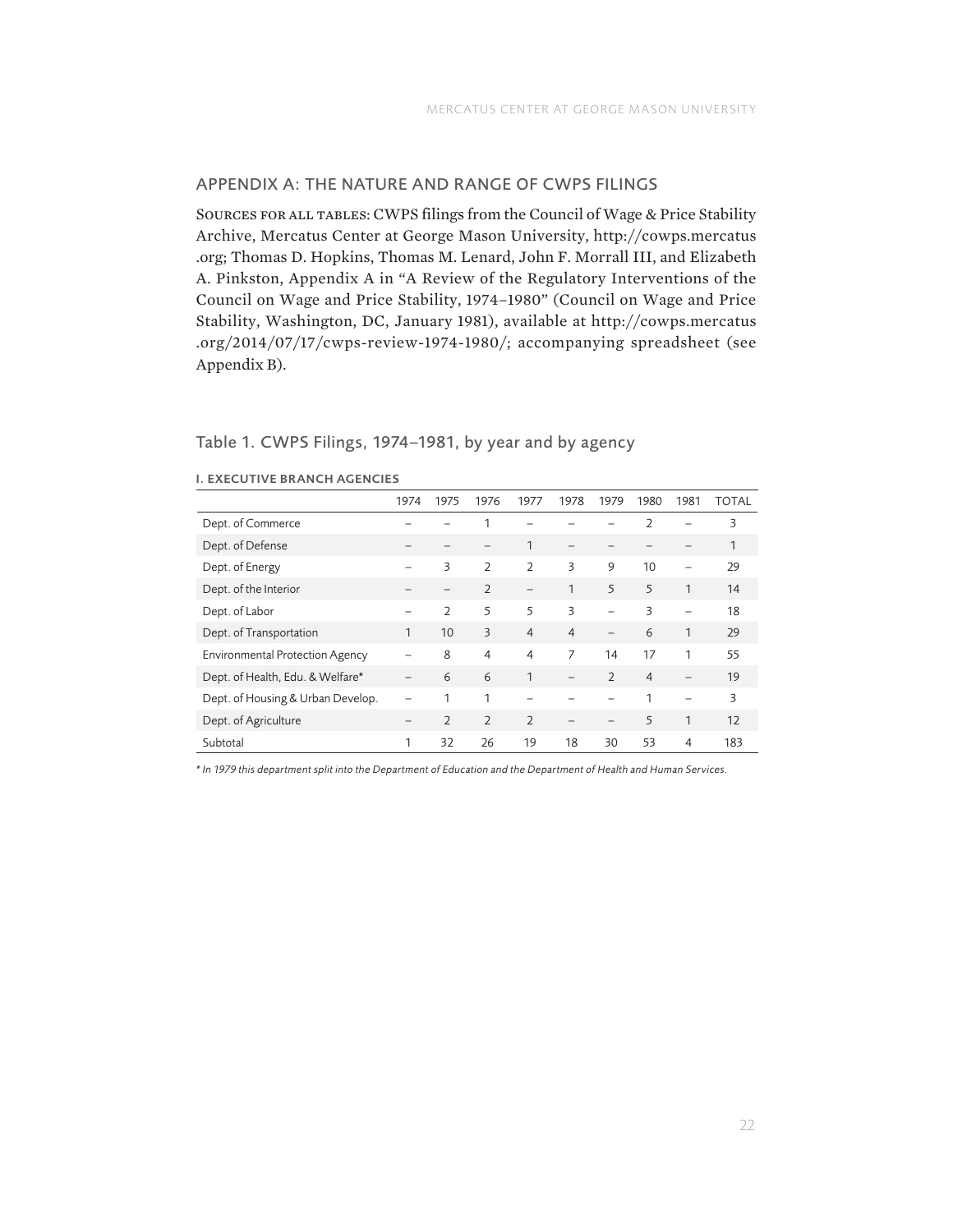|                                                             | 1974 | 1975                     | 1976                     | 1977                     | 1978                     | 1979                     | 1980                     | 1981                     | <b>TOTAL</b>   |
|-------------------------------------------------------------|------|--------------------------|--------------------------|--------------------------|--------------------------|--------------------------|--------------------------|--------------------------|----------------|
| Architectural & Transportation Barriers<br>Compliance Board |      |                          |                          |                          |                          |                          | $\overline{2}$           |                          | $\overline{2}$ |
| Civil Aeronautics Board                                     |      | 16                       | 8                        | $\overline{4}$           |                          |                          |                          | 1                        | 29             |
| Commodity Futures Trading<br>Commission                     |      |                          |                          | $\overline{2}$           | 1                        |                          |                          |                          | 3              |
| Consumer Product Safety Commission                          |      | $\mathbf{1}$             | $\overline{4}$           | 1                        |                          |                          |                          |                          | 6              |
| <b>Federal Communications Commission</b>                    |      | $\mathcal{P}$            | $\overline{\phantom{0}}$ | $\mathcal{P}$            | 1                        | 1                        | 6                        |                          | 12             |
| Federal Deposit Insurance Corp.;<br>Federal Reserve Board   |      |                          | $\overline{2}$           | $\overline{\phantom{0}}$ | 1                        | $\overline{2}$           |                          |                          | 5              |
| Federal Home Loan Bank Board                                |      |                          |                          |                          |                          | $\mathbf{1}$             |                          |                          | 1              |
| <b>Federal Maritime Commission</b>                          |      |                          | $\overline{\phantom{0}}$ |                          | $\qquad \qquad -$        |                          | 1                        | $\overline{\phantom{0}}$ | 1              |
| Federal Power Commission                                    |      | 3                        | $\overline{\phantom{0}}$ | 1                        | 1                        | $\overline{2}$           | 1                        |                          | $\mathbf{8}$   |
| <b>Federal Trade Commission</b>                             |      | $\mathbf{1}$             | $\overline{4}$           | 1                        | $\overline{\phantom{0}}$ | 1                        | 1                        | $\overline{\phantom{0}}$ | 8              |
| Interstate Commerce Commission                              |      | $\overline{\phantom{0}}$ | 8                        | 12                       | 14                       | 16                       | 10                       |                          | 60             |
| International Trade Commission                              |      | $\overline{2}$           | $\overline{2}$           | 1                        | $\overline{2}$           | $\overline{2}$           | 1                        | $\overline{\phantom{0}}$ | 10             |
| Postal Rate Commission                                      |      | $\overline{\phantom{0}}$ | 1                        | $\overline{\phantom{0}}$ | $\overline{\phantom{0}}$ | 1                        | $\overline{\phantom{0}}$ | $\overline{\phantom{0}}$ | $\overline{2}$ |
| Securities & Exchange Commission                            |      | —                        | $\overline{2}$           | 1                        | $\qquad \qquad -$        | $\overline{\phantom{0}}$ |                          | $\overline{\phantom{0}}$ | $\overline{3}$ |
| Tennessee Valley Authority                                  |      |                          | $\overline{\phantom{0}}$ |                          | -                        | $\overline{2}$           |                          | $\overline{\phantom{0}}$ | $\mathcal{L}$  |
| Subtotal                                                    |      | 25                       | 31                       | 25                       | 20                       | 28                       | 22                       | 1                        | 152            |

#### II. INDEPENDENT AGENCIES

# III. OTHER

| .                                        |  |  |  |  |                                               |
|------------------------------------------|--|--|--|--|-----------------------------------------------|
|                                          |  |  |  |  | 1974 1975 1976 1977 1978 1979 1980 1981 TOTAL |
| Other CWPS reports $-$ 7 2 2 $-$ 2 2 $-$ |  |  |  |  |                                               |
|                                          |  |  |  |  |                                               |

#### IV. TOTAL

|                                                              |  |  |  |  | 1974 1975 1976 1977 1978 1979 1980 1981 TOTAL |
|--------------------------------------------------------------|--|--|--|--|-----------------------------------------------|
| Total CWPS filings $1$ 64   59   46   38   60   77   5   350 |  |  |  |  |                                               |

 $\overline{\phantom{a}}$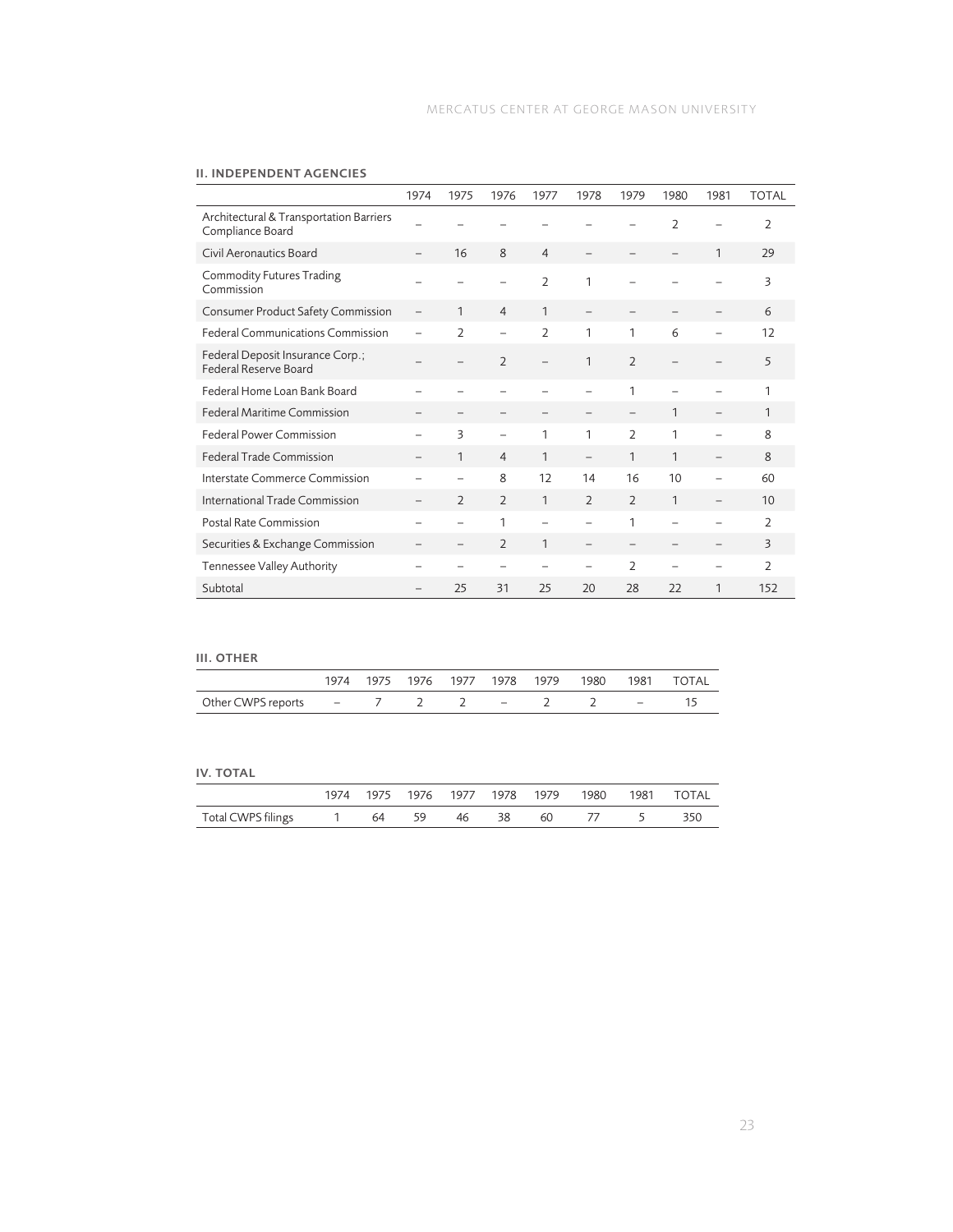| ţ<br>١<br>Ś<br>ï<br>¢<br>١<br>l<br>l<br>)<br>Ś<br>¢                            |
|--------------------------------------------------------------------------------|
| Ś<br>Į<br>₹<br>Ĵ<br>ç<br>¢                                                     |
| ٦<br>S<br>¢<br>١<br>۱<br>v<br>١<br>١<br>¢<br>)<br>ì<br>₹<br>S<br>ī<br>$\sigma$ |
| d<br>١<br>ì<br>ï<br>į<br>I<br>İ<br>١                                           |
| ž<br>l<br>¢<br>١<br>Ï<br>Į                                                     |
| ۳<br>¢<br>ì<br>۱<br>ő<br>ı<br>$\overline{\phantom{a}}$<br>ľ<br>d<br>ŧ          |
| ţ<br>١<br>۵<br>ł<br>Ś<br>ĺ                                                     |
| j<br>١<br>Ĺ<br>Ò<br>۱                                                          |
| Į<br>C<br>d<br>۱<br>Ś<br>ಸ<br>I                                                |

| I. EXECUTIVE BRANCH AGENCIES                                                                                         |                           |                          |                          |                |                                       |                                        |                                              |                                |                |
|----------------------------------------------------------------------------------------------------------------------|---------------------------|--------------------------|--------------------------|----------------|---------------------------------------|----------------------------------------|----------------------------------------------|--------------------------------|----------------|
|                                                                                                                      | Asymmetric<br>information |                          | Externality Monopoly     | Public<br>good | deregulation<br>No market<br>failure: | international<br>No market<br>failure: | redistribution<br>Social goals:<br>fairness/ | Multiple<br>market<br>failures | TOTAL          |
| Dept. of Commerce                                                                                                    |                           |                          |                          |                | I                                     | ı                                      | ı                                            | I                              |                |
| Dept. of Defense                                                                                                     | I                         | $\overline{\phantom{a}}$ | $\overline{\phantom{a}}$ |                | $\begin{array}{c} \hline \end{array}$ | $\begin{array}{c} \hline \end{array}$  | I                                            | I                              |                |
| Dept. of Energy                                                                                                      |                           |                          | ৩                        |                |                                       |                                        |                                              |                                | 29             |
| Dept. of the Interior                                                                                                |                           |                          |                          |                | I                                     | I                                      |                                              | I                              | ₫              |
| Dept. of Labor                                                                                                       |                           | の                        |                          |                |                                       |                                        |                                              |                                | ⊵              |
| Dept. of Transportation                                                                                              |                           |                          |                          |                |                                       | I                                      |                                              |                                | 27             |
| Environmental Protection Agency                                                                                      |                           | 43                       | I                        |                | I                                     | I                                      | I                                            |                                | 55             |
| Dept. of Health, Edu. & Welfare*                                                                                     |                           | G                        | I                        |                | I                                     | I                                      | 4                                            |                                | $\overline{6}$ |
| Dept. of Housing & Urban Develop.                                                                                    |                           | I                        | I                        |                |                                       | I                                      | I                                            |                                |                |
| Dept. of Agriculture                                                                                                 |                           | I                        | ı                        |                | ı                                     | ı                                      |                                              |                                | $\overline{C}$ |
| Subtotal                                                                                                             | 27                        | 73                       | $\overline{C}$           | 29             | Ō                                     | m                                      | $\frac{8}{2}$                                | Ō                              | 180            |
| $^*$ In 1979 this department split into the Department of Education and the Department of Health and Human Services. |                           |                          |                          |                |                                       |                                        |                                              |                                |                |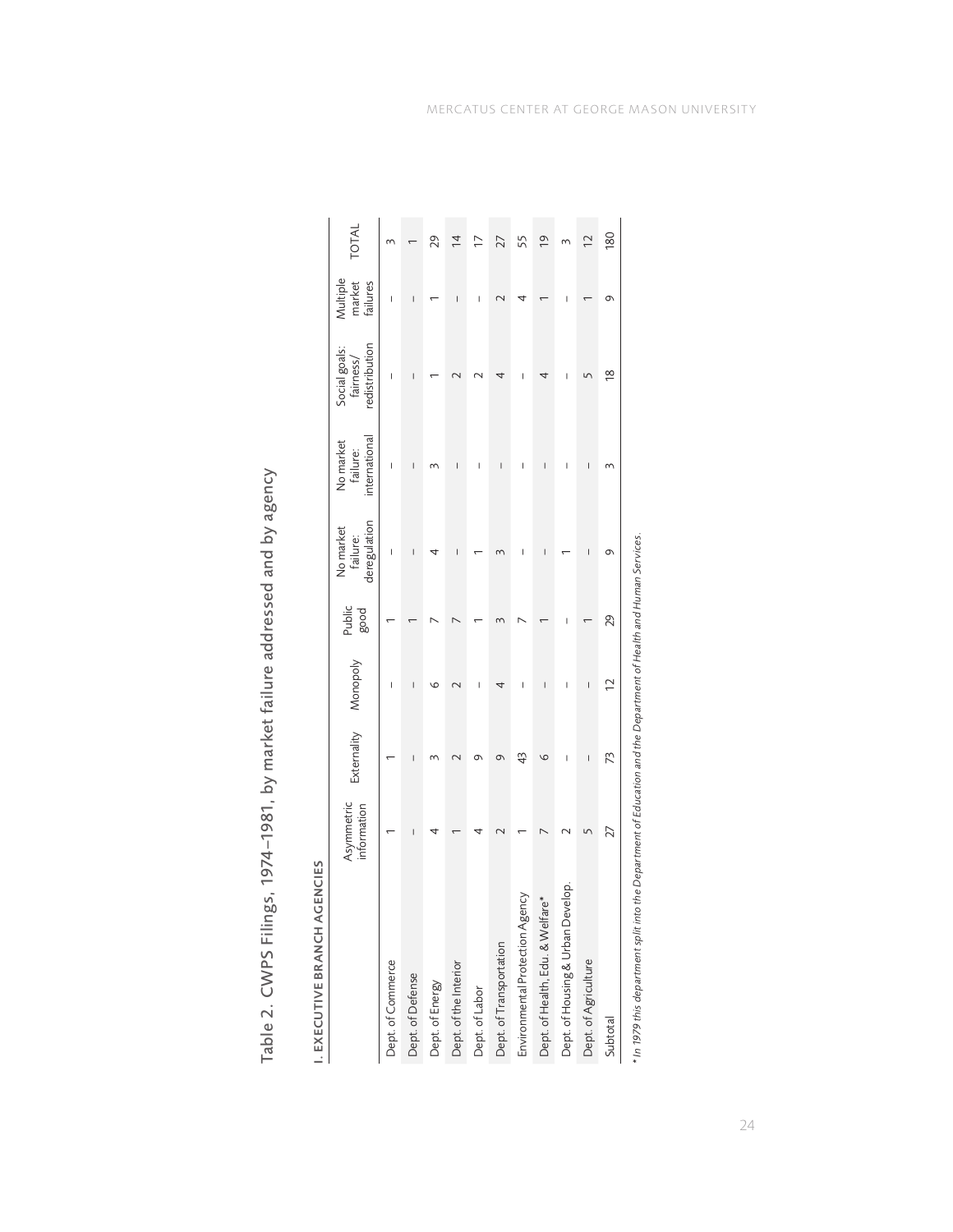|                                             | Asymmetric<br>information | Externality              | Monopoly                 | Public<br>good                     | deregulation<br>No market<br>failure: | international<br>No market<br>failure: | redistribution<br>Social goals:<br>fairness, | Multiple<br>market<br>failures | TOTAL          |
|---------------------------------------------|---------------------------|--------------------------|--------------------------|------------------------------------|---------------------------------------|----------------------------------------|----------------------------------------------|--------------------------------|----------------|
| Arch. & Transport. Barriers Compliance Bd.  | $\mathsf{I}$              | I                        | $\mathsf{I}$             | I                                  | $\mathsf{I}$                          | $\mathsf{I}$                           | $\sim$                                       | $\mathsf I$                    | $\sim$         |
| Civil Aeronautics Board                     | I                         | I                        | $\circ$                  | I                                  | 23                                    | I                                      | I                                            | I                              | 29             |
| Commodity Futures Trading Commission        |                           | I                        |                          |                                    | I                                     | т                                      | т                                            | $\mathsf I$                    | $\sim$         |
| Consumer Product Safety Commission          |                           | 4                        | I                        |                                    | $\overline{1}$                        | I                                      | $\mathsf{I}$                                 | $\overline{\phantom{a}}$       | $\circ$        |
| Federal Communications Commission           | I                         |                          | $\overline{\phantom{0}}$ |                                    |                                       | I                                      | $\overline{\phantom{a}}$                     | $\begin{array}{c} \end{array}$ | $\sim$         |
| Fed. Deposit Insur. Corp.; Fed. Reserve Bd. | $\overline{\phantom{a}}$  | $\overline{1}$           | $\overline{1}$           |                                    | 4                                     | $\overline{\phantom{a}}$               | $\overline{1}$                               | $\overline{\phantom{a}}$       | Ľ              |
| Federal Home Loan Bank Board                | ı                         | I                        | I                        |                                    |                                       | I                                      | $\mathsf{I}$                                 | I                              |                |
| Federal Maritime Commission                 | ı                         | I                        | ı                        |                                    |                                       | I                                      | I                                            | I                              |                |
| Federal Power Commission                    |                           | I                        | $\sim$                   |                                    |                                       | I                                      | $\sim$                                       | I                              | Ō              |
| Federal Trade Commission                    | ∽                         | $\mathsf I$              | $\sim$                   | I                                  |                                       | $\sf I$                                | I                                            | $\mathsf{I}$                   | $\infty$       |
| Interstate Commerce Commission              |                           | ᡕ                        | 29                       | I                                  | 27                                    | $\overline{\phantom{a}}$               | $\overline{\phantom{a}}$                     | $\overline{\phantom{a}}$       | 59             |
| International Trade Commission              |                           | I                        | I                        | I                                  | ı                                     | 5                                      | 4                                            | I                              | $\overline{C}$ |
| Postal Rate Commission                      |                           | $\overline{\phantom{a}}$ |                          |                                    | 1                                     | $\overline{\phantom{a}}$               | $\overline{\phantom{a}}$                     | $\overline{\phantom{a}}$       | $\sim$         |
| Securities & Exchange Commission            |                           | T                        |                          |                                    | I                                     | I                                      | T                                            | I                              | 3              |
| Tennessee Valley Authority                  |                           | ı                        | ı                        |                                    | I                                     | I                                      | ı                                            | $\overline{1}$                 | $\sim$         |
| Subtotal                                    | 15                        | $\circ$                  | $\overline{6}$           | $\overline{C}$                     | 59                                    | $\sqrt{2}$                             | $\infty$                                     | $\overline{\phantom{a}}$       | 152            |
| III. OTHER                                  |                           |                          |                          |                                    |                                       |                                        |                                              |                                |                |
| Asymmetric<br>information                   | Externality               | Monopoly                 | Public good              | No market failure:<br>deregulation | No market failure:<br>international   |                                        | Social goals: fairness/<br>redistribution    | Multiple market<br>failures    | TOTAL          |
| Other CWPS reports                          | $\sim$                    | 4                        | 4                        |                                    |                                       |                                        |                                              |                                | $\overline{C}$ |

II. INDEPENDENT AGENCIES

**II. INDEPENDENT AGENCIES** 

| $-01M$                                     | $\overline{C}$                        |
|--------------------------------------------|---------------------------------------|
| ţ.<br>Š<br>ailures<br>ultinle              | $\begin{array}{c} \hline \end{array}$ |
| uls: tairness<br>Social go <sup>-1</sup>   | $\overline{\phantom{a}}$              |
| No market failure:<br>onal<br>rnai.<br>hte | I                                     |
| lure:<br>in m<br>ă<br>١                    |                                       |
| ς ας<br>ì<br>,                             | j                                     |
| ļ<br>I                                     | Í                                     |
| $\frac{1}{2}$<br>Externa                   | Ó                                     |
| information<br>vmmetr                      |                                       |
|                                            | , reports<br>uner CWP <sup>r</sup>    |

IV. TOTAL IV. TOTAL

| TOTAL                                       | 344      |
|---------------------------------------------|----------|
| Aultiple market<br><b>Failures</b>          | Ō        |
| Social goals: fairness/<br><b>Tribution</b> | 26       |
| lure:<br>international<br>Jo market fail    | $\infty$ |
| ure:<br>eregulation<br>o market fai         | 69       |
| Public good                                 | ά        |
| Nonopoi                                     | S9       |
| vternally<br>ú<br>j                         | 50       |
|                                             |          |
|                                             |          |

Note: Six entries could not be identified by market failure. In total, there are 350 entries. *Note: Six entries could not be identified by market failure. In total, there are 350 entries.*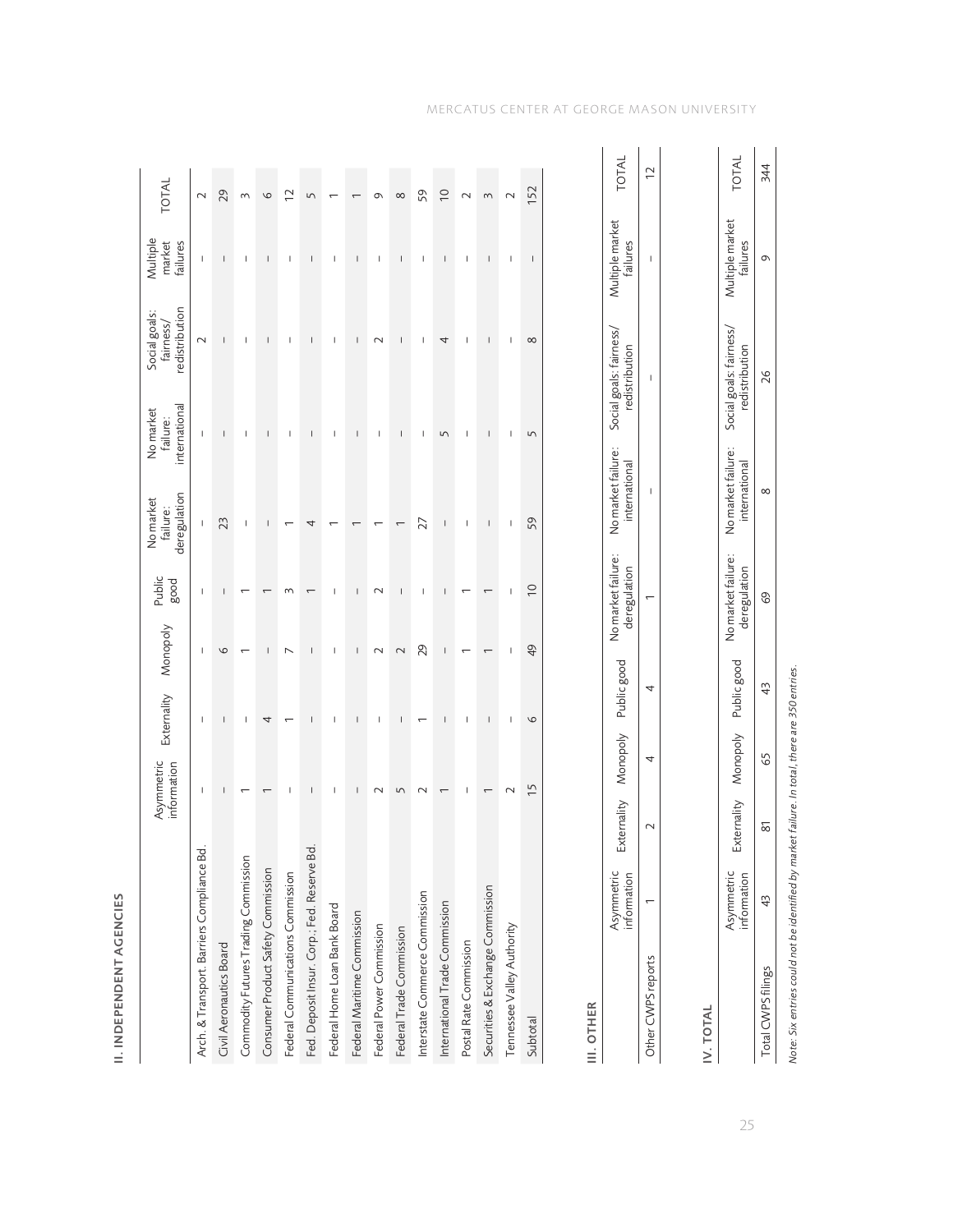| J<br>١<br>Ś<br>I<br>l<br>۱<br>۵<br>ł<br>¢<br>¢<br>Ż<br>7<br>S<br>ç<br>ť               |
|---------------------------------------------------------------------------------------|
| 7<br>S.<br>$\overline{\phantom{a}}$<br>١<br>ł<br>١<br>I<br>I<br>١<br>ţ<br>i<br>٢<br>ï |
| ţ<br>ī<br>ł<br>ţ<br>١<br>ŝ<br>7<br>١                                                  |
| I<br>ì                                                                                |
| ۳<br>١<br>¢<br>$\mathbf \zeta$<br>١<br>ŧ<br>I<br>₹<br>Ì<br>I<br>ö<br>t                |
| t<br>١<br>ł<br>۵<br>ţ<br>l                                                            |
| ţ<br>١<br>I<br>f<br>Ì<br>)                                                            |

| I<br>٠<br>í      |
|------------------|
|                  |
|                  |
| ī                |
| I                |
| í<br>٠<br>۰<br>í |
| 1<br>í           |
|                  |
| ı                |
| ٠                |
| c                |
|                  |
| ŧ<br>ı<br>ī      |
|                  |
| ÷                |
| ř<br>٠           |
|                  |
|                  |
| 5<br>ć<br>i      |
| H                |
| ٠<br>٠<br>۰<br>÷ |

| TOTAL                                                                      | m                 |                  | 29              | 15                                                                                                                                                                                                                                                                                                                                                                               | $\frac{8}{2}$            | 29                         | 55                                 | 21                                  |                                      | $\overline{C}$       | 186                                                                                                                                                                                                                                                                                                                                                                                                            |
|----------------------------------------------------------------------------|-------------------|------------------|-----------------|----------------------------------------------------------------------------------------------------------------------------------------------------------------------------------------------------------------------------------------------------------------------------------------------------------------------------------------------------------------------------------|--------------------------|----------------------------|------------------------------------|-------------------------------------|--------------------------------------|----------------------|----------------------------------------------------------------------------------------------------------------------------------------------------------------------------------------------------------------------------------------------------------------------------------------------------------------------------------------------------------------------------------------------------------------|
| Multiple                                                                   | I                 |                  |                 |                                                                                                                                                                                                                                                                                                                                                                                  |                          |                            |                                    |                                     | I                                    |                      | 23                                                                                                                                                                                                                                                                                                                                                                                                             |
|                                                                            | Ī                 | I                | I               | i                                                                                                                                                                                                                                                                                                                                                                                | I                        | I                          | I                                  | $\overline{\phantom{a}}$            | $\overline{\phantom{a}}$             | I                    | $\begin{array}{c} \rule{0pt}{2ex} \rule{0pt}{2ex} \rule{0pt}{2ex} \rule{0pt}{2ex} \rule{0pt}{2ex} \rule{0pt}{2ex} \rule{0pt}{2ex} \rule{0pt}{2ex} \rule{0pt}{2ex} \rule{0pt}{2ex} \rule{0pt}{2ex} \rule{0pt}{2ex} \rule{0pt}{2ex} \rule{0pt}{2ex} \rule{0pt}{2ex} \rule{0pt}{2ex} \rule{0pt}{2ex} \rule{0pt}{2ex} \rule{0pt}{2ex} \rule{0pt}{2ex} \rule{0pt}{2ex} \rule{0pt}{2ex} \rule{0pt}{2ex} \rule{0pt}{$ |
|                                                                            | Ī                 | ı                | 4               | I                                                                                                                                                                                                                                                                                                                                                                                | I                        |                            | Ō                                  |                                     | I                                    | I                    | $\frac{8}{1}$                                                                                                                                                                                                                                                                                                                                                                                                  |
| Retail trade Transportation Utilities Wholesale                            | ı                 | I                |                 | I                                                                                                                                                                                                                                                                                                                                                                                | I                        | $\overline{1}$             | G                                  | Ï                                   | $\overline{\phantom{a}}$             | I                    | 26                                                                                                                                                                                                                                                                                                                                                                                                             |
|                                                                            | I                 | I                |                 | $\begin{array}{c} \rule{0pt}{2.5ex} \rule{0pt}{2.5ex} \rule{0pt}{2.5ex} \rule{0pt}{2.5ex} \rule{0pt}{2.5ex} \rule{0pt}{2.5ex} \rule{0pt}{2.5ex} \rule{0pt}{2.5ex} \rule{0pt}{2.5ex} \rule{0pt}{2.5ex} \rule{0pt}{2.5ex} \rule{0pt}{2.5ex} \rule{0pt}{2.5ex} \rule{0pt}{2.5ex} \rule{0pt}{2.5ex} \rule{0pt}{2.5ex} \rule{0pt}{2.5ex} \rule{0pt}{2.5ex} \rule{0pt}{2.5ex} \rule{0$ | I                        | $\overline{\phantom{a}}$   | $\overline{\phantom{a}}$           | $\mathbf 2$                         | I                                    | I                    | 3                                                                                                                                                                                                                                                                                                                                                                                                              |
| administration<br>Public                                                   | Ī                 | I                | I               |                                                                                                                                                                                                                                                                                                                                                                                  | I                        | Ī                          |                                    |                                     | I                                    | I                    | 4                                                                                                                                                                                                                                                                                                                                                                                                              |
| quarrying,<br>oil & gas<br>Mining,                                         | $\sim$            | ı                | $\tilde{1}$     | Ò                                                                                                                                                                                                                                                                                                                                                                                |                          |                            |                                    | Ï                                   | $\overline{\phantom{a}}$             | I                    | 35                                                                                                                                                                                                                                                                                                                                                                                                             |
| Manufacturing                                                              |                   | ı                |                 |                                                                                                                                                                                                                                                                                                                                                                                  |                          | $\overline{0}$             | 21                                 | 4                                   | $\overline{\phantom{a}}$             | I                    | 47                                                                                                                                                                                                                                                                                                                                                                                                             |
|                                                                            | Ī                 |                  |                 |                                                                                                                                                                                                                                                                                                                                                                                  |                          | I                          |                                    | 6                                   | $\overline{\phantom{a}}$             | I                    | $\overline{1}$                                                                                                                                                                                                                                                                                                                                                                                                 |
|                                                                            |                   |                  |                 | I                                                                                                                                                                                                                                                                                                                                                                                | I                        |                            | I                                  | Ţ                                   | $\overline{\phantom{a}}$             |                      |                                                                                                                                                                                                                                                                                                                                                                                                                |
|                                                                            | I                 | I                |                 | I                                                                                                                                                                                                                                                                                                                                                                                |                          | I                          | Ī                                  | $\overline{\phantom{a}}$            |                                      | I                    |                                                                                                                                                                                                                                                                                                                                                                                                                |
|                                                                            | I                 | I                | I               |                                                                                                                                                                                                                                                                                                                                                                                  | I                        | I                          |                                    |                                     | I                                    | 3                    |                                                                                                                                                                                                                                                                                                                                                                                                                |
| Accommodation Agriculture Construction Finance Healthcare<br>&foodservices | I                 | I                | I               | I                                                                                                                                                                                                                                                                                                                                                                                | $\overline{\phantom{a}}$ | I                          | I                                  |                                     | $\overline{\phantom{a}}$             |                      | σ                                                                                                                                                                                                                                                                                                                                                                                                              |
|                                                                            | Dept. of Commerce | Dept. of Defense | Dept. of Energy | Dept. of the Interior                                                                                                                                                                                                                                                                                                                                                            | Dept. of Labor           | Transportation<br>Dept. of | Protection Agency<br>Environmental | Dept. of Health, Edu.<br>& Welfare* | Dept. of Housing &<br>Urban Develop. | Dept. of Agriculture | Subtotal                                                                                                                                                                                                                                                                                                                                                                                                       |

\* In 1979 this department split into the Department of Education and the Department of Health and Human Services.<br>\* In 1979 this department split into the Department of Education and the Department of Health and Human Serv *\* In 1979 this department split into the Department of Education and the Department of Health and Human Services.*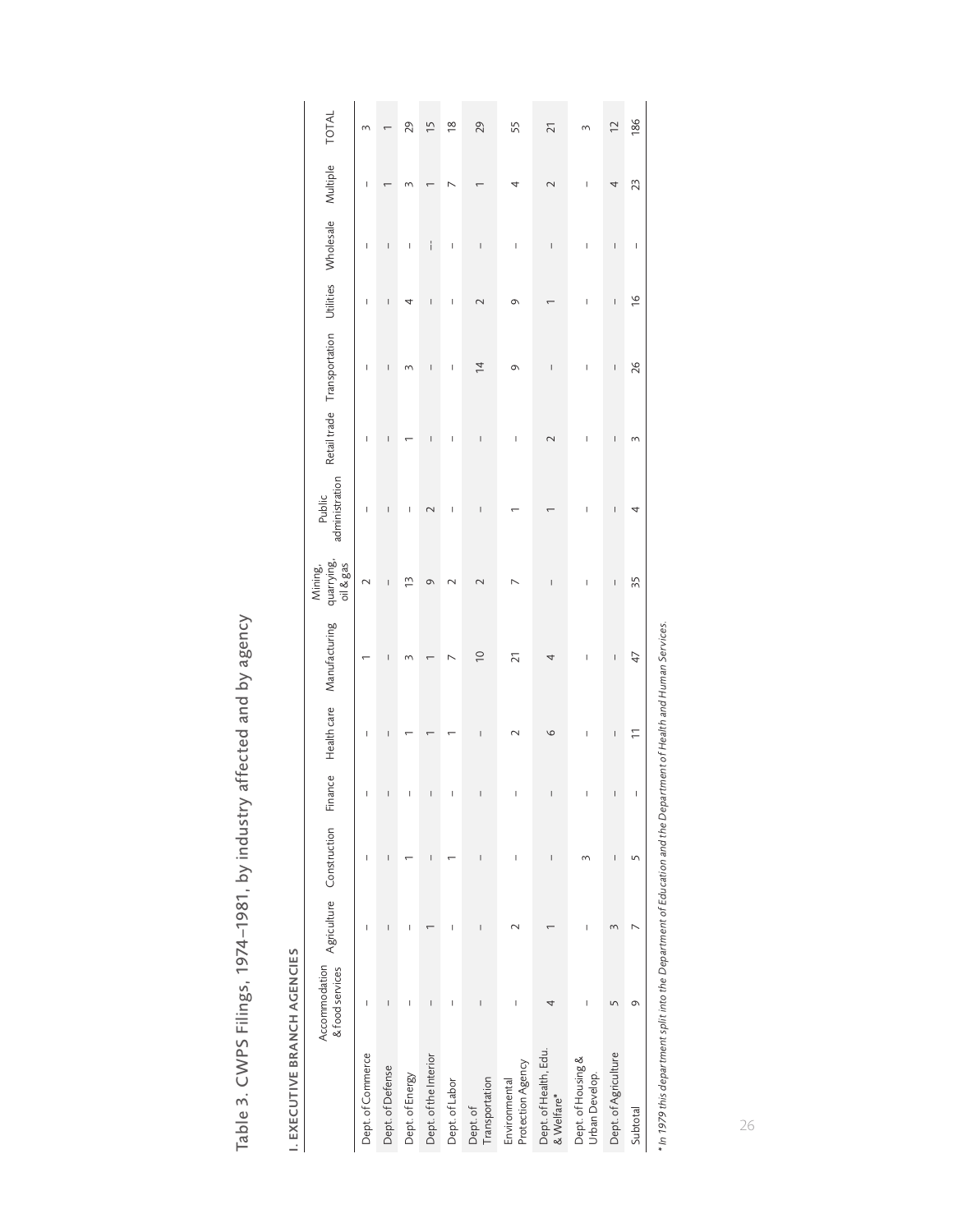| <b>II. INDEPENDENT AGENCIES</b>                |                                                                                                                                                                                                                                                                                                                                                                                  |                                                                                                                                                                                                                                                                                                                                                                                  |                                                                                                                                                                                                                                                                                                                                                                                  |                                       |             |                          |                                    |                                                                                                                                                                                                                                                                                                                                                                                  |                                                                                                                                                                                                                                                                                                                                                                                  |                                                                                                                                                                                                                                                                                                                                                                                  |                                                                                                                                                                                                                                                                                                                                                                                                                |                                                                                                                                                                                                                                                                                                                                                                                  |                          |                          |
|------------------------------------------------|----------------------------------------------------------------------------------------------------------------------------------------------------------------------------------------------------------------------------------------------------------------------------------------------------------------------------------------------------------------------------------|----------------------------------------------------------------------------------------------------------------------------------------------------------------------------------------------------------------------------------------------------------------------------------------------------------------------------------------------------------------------------------|----------------------------------------------------------------------------------------------------------------------------------------------------------------------------------------------------------------------------------------------------------------------------------------------------------------------------------------------------------------------------------|---------------------------------------|-------------|--------------------------|------------------------------------|----------------------------------------------------------------------------------------------------------------------------------------------------------------------------------------------------------------------------------------------------------------------------------------------------------------------------------------------------------------------------------|----------------------------------------------------------------------------------------------------------------------------------------------------------------------------------------------------------------------------------------------------------------------------------------------------------------------------------------------------------------------------------|----------------------------------------------------------------------------------------------------------------------------------------------------------------------------------------------------------------------------------------------------------------------------------------------------------------------------------------------------------------------------------|----------------------------------------------------------------------------------------------------------------------------------------------------------------------------------------------------------------------------------------------------------------------------------------------------------------------------------------------------------------------------------------------------------------|----------------------------------------------------------------------------------------------------------------------------------------------------------------------------------------------------------------------------------------------------------------------------------------------------------------------------------------------------------------------------------|--------------------------|--------------------------|
|                                                | Accommodation<br>& food services                                                                                                                                                                                                                                                                                                                                                 | Agriculture                                                                                                                                                                                                                                                                                                                                                                      | Construction                                                                                                                                                                                                                                                                                                                                                                     | Finance                               | Health care | Manufacturing            | quarrying,<br>oil & gas<br>Mining, | administration<br>Public                                                                                                                                                                                                                                                                                                                                                         | trade<br>Retail                                                                                                                                                                                                                                                                                                                                                                  | Transportation                                                                                                                                                                                                                                                                                                                                                                   | Utilities                                                                                                                                                                                                                                                                                                                                                                                                      | Wholesale                                                                                                                                                                                                                                                                                                                                                                        | Multiple                 | <b>TOTAL</b>             |
| Barriers Compliance Bd.<br>Arch. & Transport.  | $\mathbb{I}$                                                                                                                                                                                                                                                                                                                                                                     | I                                                                                                                                                                                                                                                                                                                                                                                | $\sim$                                                                                                                                                                                                                                                                                                                                                                           | I                                     | $\mathsf I$ | L                        | $\mathsf I$                        | T                                                                                                                                                                                                                                                                                                                                                                                | T                                                                                                                                                                                                                                                                                                                                                                                | T                                                                                                                                                                                                                                                                                                                                                                                | T                                                                                                                                                                                                                                                                                                                                                                                                              | T,                                                                                                                                                                                                                                                                                                                                                                               | T                        | $\sim$                   |
| Civil Aeronautics Board                        | $\sf I$                                                                                                                                                                                                                                                                                                                                                                          | $\mathsf I$                                                                                                                                                                                                                                                                                                                                                                      | $\begin{array}{c} \rule{0pt}{2.5ex} \rule{0pt}{2.5ex} \rule{0pt}{2.5ex} \rule{0pt}{2.5ex} \rule{0pt}{2.5ex} \rule{0pt}{2.5ex} \rule{0pt}{2.5ex} \rule{0pt}{2.5ex} \rule{0pt}{2.5ex} \rule{0pt}{2.5ex} \rule{0pt}{2.5ex} \rule{0pt}{2.5ex} \rule{0pt}{2.5ex} \rule{0pt}{2.5ex} \rule{0pt}{2.5ex} \rule{0pt}{2.5ex} \rule{0pt}{2.5ex} \rule{0pt}{2.5ex} \rule{0pt}{2.5ex} \rule{0$ | I                                     | $\sf I$     | $\sf I$                  | $\mathsf I$                        | $\mathsf I$                                                                                                                                                                                                                                                                                                                                                                      | $\mathsf I$                                                                                                                                                                                                                                                                                                                                                                      | 29                                                                                                                                                                                                                                                                                                                                                                               | L                                                                                                                                                                                                                                                                                                                                                                                                              | $\mathsf I$                                                                                                                                                                                                                                                                                                                                                                      | $\mathsf I$              | 29                       |
| Trading Commission<br>Commodity Futures        | I                                                                                                                                                                                                                                                                                                                                                                                | T.                                                                                                                                                                                                                                                                                                                                                                               | $\mid$                                                                                                                                                                                                                                                                                                                                                                           | 3                                     | T           | $\mathsf I$              | T.                                 | T                                                                                                                                                                                                                                                                                                                                                                                | T                                                                                                                                                                                                                                                                                                                                                                                | T                                                                                                                                                                                                                                                                                                                                                                                | T                                                                                                                                                                                                                                                                                                                                                                                                              | T                                                                                                                                                                                                                                                                                                                                                                                | T                        | 3                        |
| Consumer Product Safety                        | $\mathsf I$                                                                                                                                                                                                                                                                                                                                                                      | $\sf I$                                                                                                                                                                                                                                                                                                                                                                          | $\overline{ }$                                                                                                                                                                                                                                                                                                                                                                   |                                       | $\mathsf I$ | $\sim$                   | $\mathsf I$                        | $\sf I$                                                                                                                                                                                                                                                                                                                                                                          | $\sf I$                                                                                                                                                                                                                                                                                                                                                                          | $\overline{ }$                                                                                                                                                                                                                                                                                                                                                                   | $\begin{array}{c} \rule{0pt}{2ex} \rule{0pt}{2ex} \rule{0pt}{2ex} \rule{0pt}{2ex} \rule{0pt}{2ex} \rule{0pt}{2ex} \rule{0pt}{2ex} \rule{0pt}{2ex} \rule{0pt}{2ex} \rule{0pt}{2ex} \rule{0pt}{2ex} \rule{0pt}{2ex} \rule{0pt}{2ex} \rule{0pt}{2ex} \rule{0pt}{2ex} \rule{0pt}{2ex} \rule{0pt}{2ex} \rule{0pt}{2ex} \rule{0pt}{2ex} \rule{0pt}{2ex} \rule{0pt}{2ex} \rule{0pt}{2ex} \rule{0pt}{2ex} \rule{0pt}{$ | $\sf I$                                                                                                                                                                                                                                                                                                                                                                          | $\mathsf I$              | $\circ$                  |
| Federal Communications                         | $\overline{1}$                                                                                                                                                                                                                                                                                                                                                                   | $\mathsf I$                                                                                                                                                                                                                                                                                                                                                                      | $\overline{\phantom{a}}$                                                                                                                                                                                                                                                                                                                                                         | $\overline{\phantom{a}}$              | $\,$ $\,$   | $\mathsf I$              | $\mathsf I$                        | $\begin{array}{c} \rule{0pt}{2.5ex} \rule{0pt}{2.5ex} \rule{0pt}{2.5ex} \rule{0pt}{2.5ex} \rule{0pt}{2.5ex} \rule{0pt}{2.5ex} \rule{0pt}{2.5ex} \rule{0pt}{2.5ex} \rule{0pt}{2.5ex} \rule{0pt}{2.5ex} \rule{0pt}{2.5ex} \rule{0pt}{2.5ex} \rule{0pt}{2.5ex} \rule{0pt}{2.5ex} \rule{0pt}{2.5ex} \rule{0pt}{2.5ex} \rule{0pt}{2.5ex} \rule{0pt}{2.5ex} \rule{0pt}{2.5ex} \rule{0$ | $\begin{array}{c} \rule{0pt}{2.5ex} \rule{0pt}{2.5ex} \rule{0pt}{2.5ex} \rule{0pt}{2.5ex} \rule{0pt}{2.5ex} \rule{0pt}{2.5ex} \rule{0pt}{2.5ex} \rule{0pt}{2.5ex} \rule{0pt}{2.5ex} \rule{0pt}{2.5ex} \rule{0pt}{2.5ex} \rule{0pt}{2.5ex} \rule{0pt}{2.5ex} \rule{0pt}{2.5ex} \rule{0pt}{2.5ex} \rule{0pt}{2.5ex} \rule{0pt}{2.5ex} \rule{0pt}{2.5ex} \rule{0pt}{2.5ex} \rule{0$ | T                                                                                                                                                                                                                                                                                                                                                                                | $\overline{c}$                                                                                                                                                                                                                                                                                                                                                                                                 | $\begin{array}{c} \rule{0pt}{2.5ex} \rule{0pt}{2.5ex} \rule{0pt}{2.5ex} \rule{0pt}{2.5ex} \rule{0pt}{2.5ex} \rule{0pt}{2.5ex} \rule{0pt}{2.5ex} \rule{0pt}{2.5ex} \rule{0pt}{2.5ex} \rule{0pt}{2.5ex} \rule{0pt}{2.5ex} \rule{0pt}{2.5ex} \rule{0pt}{2.5ex} \rule{0pt}{2.5ex} \rule{0pt}{2.5ex} \rule{0pt}{2.5ex} \rule{0pt}{2.5ex} \rule{0pt}{2.5ex} \rule{0pt}{2.5ex} \rule{0$ | T                        | 12                       |
| Fed. Deposit Insur. Corp.;<br>Fed. Reserve Bd. | $\mathsf I$                                                                                                                                                                                                                                                                                                                                                                      | $\sf I$                                                                                                                                                                                                                                                                                                                                                                          | $\sf I$                                                                                                                                                                                                                                                                                                                                                                          | $\sqrt{2}$                            | $\sf I$     | $\sf I$                  | $\sf I$                            | $\sf I$                                                                                                                                                                                                                                                                                                                                                                          | $\sf I$                                                                                                                                                                                                                                                                                                                                                                          | $\sf I$                                                                                                                                                                                                                                                                                                                                                                          | $\sf I$                                                                                                                                                                                                                                                                                                                                                                                                        | $\sf I$                                                                                                                                                                                                                                                                                                                                                                          | $\sf I$                  | $\sqrt{2}$               |
| Federal Home Loan Bank                         | $\mathsf I$                                                                                                                                                                                                                                                                                                                                                                      | $\mathsf I$                                                                                                                                                                                                                                                                                                                                                                      | $\mid$                                                                                                                                                                                                                                                                                                                                                                           |                                       | $\mathsf I$ | $\mathord{\text{\rm I}}$ | $\mathsf I$                        | $\mathsf I$                                                                                                                                                                                                                                                                                                                                                                      | $\mathsf I$                                                                                                                                                                                                                                                                                                                                                                      | I                                                                                                                                                                                                                                                                                                                                                                                | $\begin{array}{c} \rule{0pt}{2.5ex} \rule{0pt}{2.5ex} \rule{0pt}{2.5ex} \rule{0pt}{2.5ex} \rule{0pt}{2.5ex} \rule{0pt}{2.5ex} \rule{0pt}{2.5ex} \rule{0pt}{2.5ex} \rule{0pt}{2.5ex} \rule{0pt}{2.5ex} \rule{0pt}{2.5ex} \rule{0pt}{2.5ex} \rule{0pt}{2.5ex} \rule{0pt}{2.5ex} \rule{0pt}{2.5ex} \rule{0pt}{2.5ex} \rule{0pt}{2.5ex} \rule{0pt}{2.5ex} \rule{0pt}{2.5ex} \rule{0$                               | $\mathsf I$                                                                                                                                                                                                                                                                                                                                                                      | $\mathbf{I}$             |                          |
| Federal Maritime                               | $\mathsf I$                                                                                                                                                                                                                                                                                                                                                                      | $\vert$                                                                                                                                                                                                                                                                                                                                                                          | $\mathsf I$                                                                                                                                                                                                                                                                                                                                                                      | $\overline{\phantom{a}}$              | $\mathsf I$ | $\mathsf I$              | $\mathsf I$                        | $\sf I$                                                                                                                                                                                                                                                                                                                                                                          | $\sf I$                                                                                                                                                                                                                                                                                                                                                                          | 1                                                                                                                                                                                                                                                                                                                                                                                | $\mathsf I$                                                                                                                                                                                                                                                                                                                                                                                                    | $\sf I$                                                                                                                                                                                                                                                                                                                                                                          | $\sf I$                  |                          |
| Federal Power                                  | $\mathsf I$                                                                                                                                                                                                                                                                                                                                                                      | $\mathsf I$                                                                                                                                                                                                                                                                                                                                                                      | $\mathord{\text{\rm I}}$                                                                                                                                                                                                                                                                                                                                                         |                                       | $\mathsf I$ | $\overline{a}$           | $\mathsf I$                        | $\mathsf I$                                                                                                                                                                                                                                                                                                                                                                      | $\mathsf I$                                                                                                                                                                                                                                                                                                                                                                      | $\mathsf I$                                                                                                                                                                                                                                                                                                                                                                      | $\sim$                                                                                                                                                                                                                                                                                                                                                                                                         | $\overline{\phantom{0}}$                                                                                                                                                                                                                                                                                                                                                         | $\omega$                 | G                        |
| Federal Trade                                  | $\sf I$                                                                                                                                                                                                                                                                                                                                                                          | $\sf I$                                                                                                                                                                                                                                                                                                                                                                          | $\mid$                                                                                                                                                                                                                                                                                                                                                                           | $\mid$                                | $\,$ $\,$   | $\mid$                   | $\mid$                             | $\sf I$                                                                                                                                                                                                                                                                                                                                                                          | ${}^{\circ}$                                                                                                                                                                                                                                                                                                                                                                     | $\begin{array}{c} \rule{0pt}{2.5ex} \rule{0pt}{2.5ex} \rule{0pt}{2.5ex} \rule{0pt}{2.5ex} \rule{0pt}{2.5ex} \rule{0pt}{2.5ex} \rule{0pt}{2.5ex} \rule{0pt}{2.5ex} \rule{0pt}{2.5ex} \rule{0pt}{2.5ex} \rule{0pt}{2.5ex} \rule{0pt}{2.5ex} \rule{0pt}{2.5ex} \rule{0pt}{2.5ex} \rule{0pt}{2.5ex} \rule{0pt}{2.5ex} \rule{0pt}{2.5ex} \rule{0pt}{2.5ex} \rule{0pt}{2.5ex} \rule{0$ | $\mathsf I$                                                                                                                                                                                                                                                                                                                                                                                                    | $\sf I$                                                                                                                                                                                                                                                                                                                                                                          | $\sf I$                  | $\infty$                 |
| Interstate Commerce                            | $\mathsf I$                                                                                                                                                                                                                                                                                                                                                                      | $\mathsf I$                                                                                                                                                                                                                                                                                                                                                                      | $\mathsf I$                                                                                                                                                                                                                                                                                                                                                                      | $\sf I$                               | $\mathsf I$ | $\overline{ }$           | $\mathsf I$                        | $\mathsf I$                                                                                                                                                                                                                                                                                                                                                                      | T                                                                                                                                                                                                                                                                                                                                                                                | 57                                                                                                                                                                                                                                                                                                                                                                               | T                                                                                                                                                                                                                                                                                                                                                                                                              | $\mathsf I$                                                                                                                                                                                                                                                                                                                                                                      | $\overline{\phantom{0}}$ | 59                       |
| International Trade                            | $\sf I$                                                                                                                                                                                                                                                                                                                                                                          | $\sf I$                                                                                                                                                                                                                                                                                                                                                                          | $\begin{array}{c} \rule{0pt}{2.5ex} \rule{0pt}{2.5ex} \rule{0pt}{2.5ex} \rule{0pt}{2.5ex} \rule{0pt}{2.5ex} \rule{0pt}{2.5ex} \rule{0pt}{2.5ex} \rule{0pt}{2.5ex} \rule{0pt}{2.5ex} \rule{0pt}{2.5ex} \rule{0pt}{2.5ex} \rule{0pt}{2.5ex} \rule{0pt}{2.5ex} \rule{0pt}{2.5ex} \rule{0pt}{2.5ex} \rule{0pt}{2.5ex} \rule{0pt}{2.5ex} \rule{0pt}{2.5ex} \rule{0pt}{2.5ex} \rule{0$ | $\begin{array}{c} \hline \end{array}$ | $\mid$      | $\circ$                  | $\overline{\phantom{0}}$           | I                                                                                                                                                                                                                                                                                                                                                                                | $\sim$                                                                                                                                                                                                                                                                                                                                                                           | $\begin{array}{c} \rule{0pt}{2.5ex} \rule{0pt}{2.5ex} \rule{0pt}{2.5ex} \rule{0pt}{2.5ex} \rule{0pt}{2.5ex} \rule{0pt}{2.5ex} \rule{0pt}{2.5ex} \rule{0pt}{2.5ex} \rule{0pt}{2.5ex} \rule{0pt}{2.5ex} \rule{0pt}{2.5ex} \rule{0pt}{2.5ex} \rule{0pt}{2.5ex} \rule{0pt}{2.5ex} \rule{0pt}{2.5ex} \rule{0pt}{2.5ex} \rule{0pt}{2.5ex} \rule{0pt}{2.5ex} \rule{0pt}{2.5ex} \rule{0$ | $\begin{array}{c} \rule{0pt}{2.5ex} \rule{0pt}{2.5ex} \rule{0pt}{2.5ex} \rule{0pt}{2.5ex} \rule{0pt}{2.5ex} \rule{0pt}{2.5ex} \rule{0pt}{2.5ex} \rule{0pt}{2.5ex} \rule{0pt}{2.5ex} \rule{0pt}{2.5ex} \rule{0pt}{2.5ex} \rule{0pt}{2.5ex} \rule{0pt}{2.5ex} \rule{0pt}{2.5ex} \rule{0pt}{2.5ex} \rule{0pt}{2.5ex} \rule{0pt}{2.5ex} \rule{0pt}{2.5ex} \rule{0pt}{2.5ex} \rule{0$                               | I                                                                                                                                                                                                                                                                                                                                                                                | $\overline{ }$           | $\overline{C}$           |
| Postal Rate Commission                         | I                                                                                                                                                                                                                                                                                                                                                                                | I                                                                                                                                                                                                                                                                                                                                                                                | I                                                                                                                                                                                                                                                                                                                                                                                | I                                     | $\mathsf I$ | $\overline{ }$           | $\mathsf I$                        | $\mathsf I$                                                                                                                                                                                                                                                                                                                                                                      | $\begin{array}{c} \rule{0pt}{2.5ex} \rule{0pt}{2.5ex} \rule{0pt}{2.5ex} \rule{0pt}{2.5ex} \rule{0pt}{2.5ex} \rule{0pt}{2.5ex} \rule{0pt}{2.5ex} \rule{0pt}{2.5ex} \rule{0pt}{2.5ex} \rule{0pt}{2.5ex} \rule{0pt}{2.5ex} \rule{0pt}{2.5ex} \rule{0pt}{2.5ex} \rule{0pt}{2.5ex} \rule{0pt}{2.5ex} \rule{0pt}{2.5ex} \rule{0pt}{2.5ex} \rule{0pt}{2.5ex} \rule{0pt}{2.5ex} \rule{0$ | $\mathsf I$                                                                                                                                                                                                                                                                                                                                                                      | $\mathsf I$                                                                                                                                                                                                                                                                                                                                                                                                    | $\begin{array}{c} \rule{0pt}{2.5ex} \rule{0pt}{2.5ex} \rule{0pt}{2.5ex} \rule{0pt}{2.5ex} \rule{0pt}{2.5ex} \rule{0pt}{2.5ex} \rule{0pt}{2.5ex} \rule{0pt}{2.5ex} \rule{0pt}{2.5ex} \rule{0pt}{2.5ex} \rule{0pt}{2.5ex} \rule{0pt}{2.5ex} \rule{0pt}{2.5ex} \rule{0pt}{2.5ex} \rule{0pt}{2.5ex} \rule{0pt}{2.5ex} \rule{0pt}{2.5ex} \rule{0pt}{2.5ex} \rule{0pt}{2.5ex} \rule{0$ | $\mathsf{I}$             | $\overline{\phantom{0}}$ |
| Securities & Exchange                          | $\mathsf{I}$                                                                                                                                                                                                                                                                                                                                                                     | I                                                                                                                                                                                                                                                                                                                                                                                | I                                                                                                                                                                                                                                                                                                                                                                                | $\sim$                                | I           | I                        | I                                  | $\overline{1}$                                                                                                                                                                                                                                                                                                                                                                   | I                                                                                                                                                                                                                                                                                                                                                                                | I                                                                                                                                                                                                                                                                                                                                                                                | I                                                                                                                                                                                                                                                                                                                                                                                                              | I                                                                                                                                                                                                                                                                                                                                                                                | I                        | $\sim$                   |
| Tennessee Valley                               | $\sf I$                                                                                                                                                                                                                                                                                                                                                                          | $\mathsf I$                                                                                                                                                                                                                                                                                                                                                                      | $\mathsf I$                                                                                                                                                                                                                                                                                                                                                                      | $\sim$                                | $\mathsf I$ | $\mathsf I$              | $\mathsf I$                        | $\mathsf I$                                                                                                                                                                                                                                                                                                                                                                      | $\mathsf{I}$                                                                                                                                                                                                                                                                                                                                                                     | $\mathsf I$                                                                                                                                                                                                                                                                                                                                                                      | $\mathsf{I}$                                                                                                                                                                                                                                                                                                                                                                                                   | $\mathsf I$                                                                                                                                                                                                                                                                                                                                                                      | $\mathsf{I}$             | $\sim$                   |
|                                                | $\begin{array}{c} \rule{0pt}{2.5ex} \rule{0pt}{2.5ex} \rule{0pt}{2.5ex} \rule{0pt}{2.5ex} \rule{0pt}{2.5ex} \rule{0pt}{2.5ex} \rule{0pt}{2.5ex} \rule{0pt}{2.5ex} \rule{0pt}{2.5ex} \rule{0pt}{2.5ex} \rule{0pt}{2.5ex} \rule{0pt}{2.5ex} \rule{0pt}{2.5ex} \rule{0pt}{2.5ex} \rule{0pt}{2.5ex} \rule{0pt}{2.5ex} \rule{0pt}{2.5ex} \rule{0pt}{2.5ex} \rule{0pt}{2.5ex} \rule{0$ | $\begin{array}{c} \rule{0pt}{2.5ex} \rule{0pt}{2.5ex} \rule{0pt}{2.5ex} \rule{0pt}{2.5ex} \rule{0pt}{2.5ex} \rule{0pt}{2.5ex} \rule{0pt}{2.5ex} \rule{0pt}{2.5ex} \rule{0pt}{2.5ex} \rule{0pt}{2.5ex} \rule{0pt}{2.5ex} \rule{0pt}{2.5ex} \rule{0pt}{2.5ex} \rule{0pt}{2.5ex} \rule{0pt}{2.5ex} \rule{0pt}{2.5ex} \rule{0pt}{2.5ex} \rule{0pt}{2.5ex} \rule{0pt}{2.5ex} \rule{0$ | $\sim$                                                                                                                                                                                                                                                                                                                                                                           | $\frac{5}{5}$                         | $\sf I$     | $\overline{C}$           |                                    | $\overline{ }$                                                                                                                                                                                                                                                                                                                                                                   | 10                                                                                                                                                                                                                                                                                                                                                                               | 88                                                                                                                                                                                                                                                                                                                                                                               | 15                                                                                                                                                                                                                                                                                                                                                                                                             |                                                                                                                                                                                                                                                                                                                                                                                  | LŊ                       | 151                      |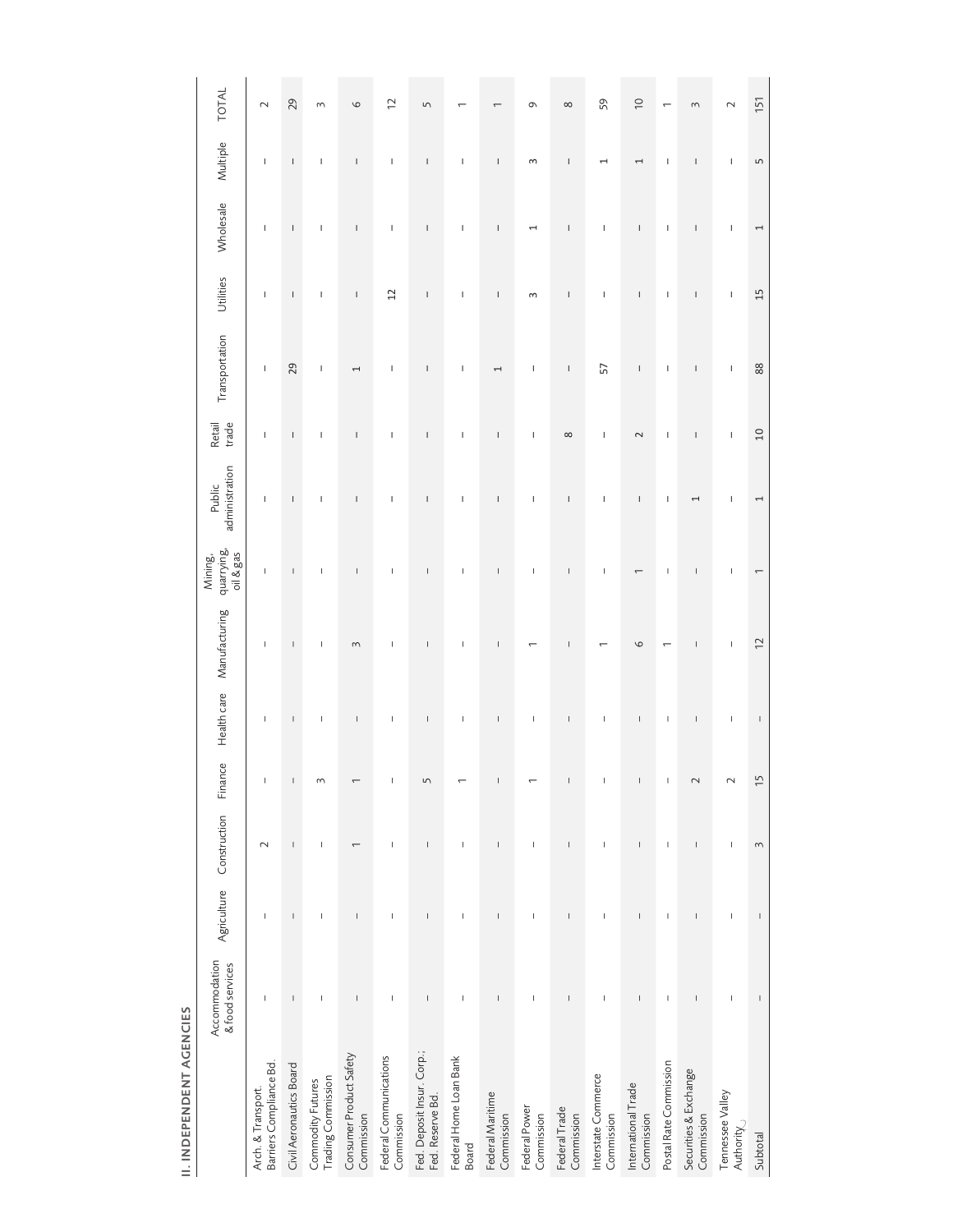III. OTHER III. OTHER

|                                                               | $\approx$                |  |
|---------------------------------------------------------------|--------------------------|--|
|                                                               | I                        |  |
|                                                               | I                        |  |
|                                                               |                          |  |
| Retailtrade Transportation Utilities Wholesale Multiple TOTAL | m                        |  |
|                                                               |                          |  |
| Public<br>administration                                      | I                        |  |
|                                                               |                          |  |
| Mining,<br>Manufacturing quarrying,oil<br>&gas                |                          |  |
| Health<br>care                                                | I                        |  |
|                                                               |                          |  |
| Agriculture Construction Finance                              | I                        |  |
|                                                               |                          |  |
| Accommodation<br>& food services                              |                          |  |
|                                                               | Other<br>CWPS<br>reports |  |

IV. TOTAL IV. TOTAL

| <b>TOTAL</b>                       | 347                            |  |
|------------------------------------|--------------------------------|--|
| Multiple                           | 28                             |  |
| <b>Wholesale</b>                   |                                |  |
| Utilities                          | 32                             |  |
| l'ransportation                    | 117                            |  |
| Retail trade                       | 14                             |  |
| Public<br>administration           |                                |  |
| Mining,<br>1uarrying, oil<br>& gas | 37                             |  |
| Aanufacturing                      | 2                              |  |
| care<br>$He$ alt                   |                                |  |
|                                    | $\approx$                      |  |
| Construction Finance               | $\infty$                       |  |
| Agriculture                        | ľ                              |  |
| ccommodation<br>food services      | の                              |  |
|                                    | CWPS<br>flings<br><b>Total</b> |  |

Note: Three entries could not be identified by industry. In total, there are 350 entries. *Note: Three entries could not be identified by industry. In total, there are 350 entries.*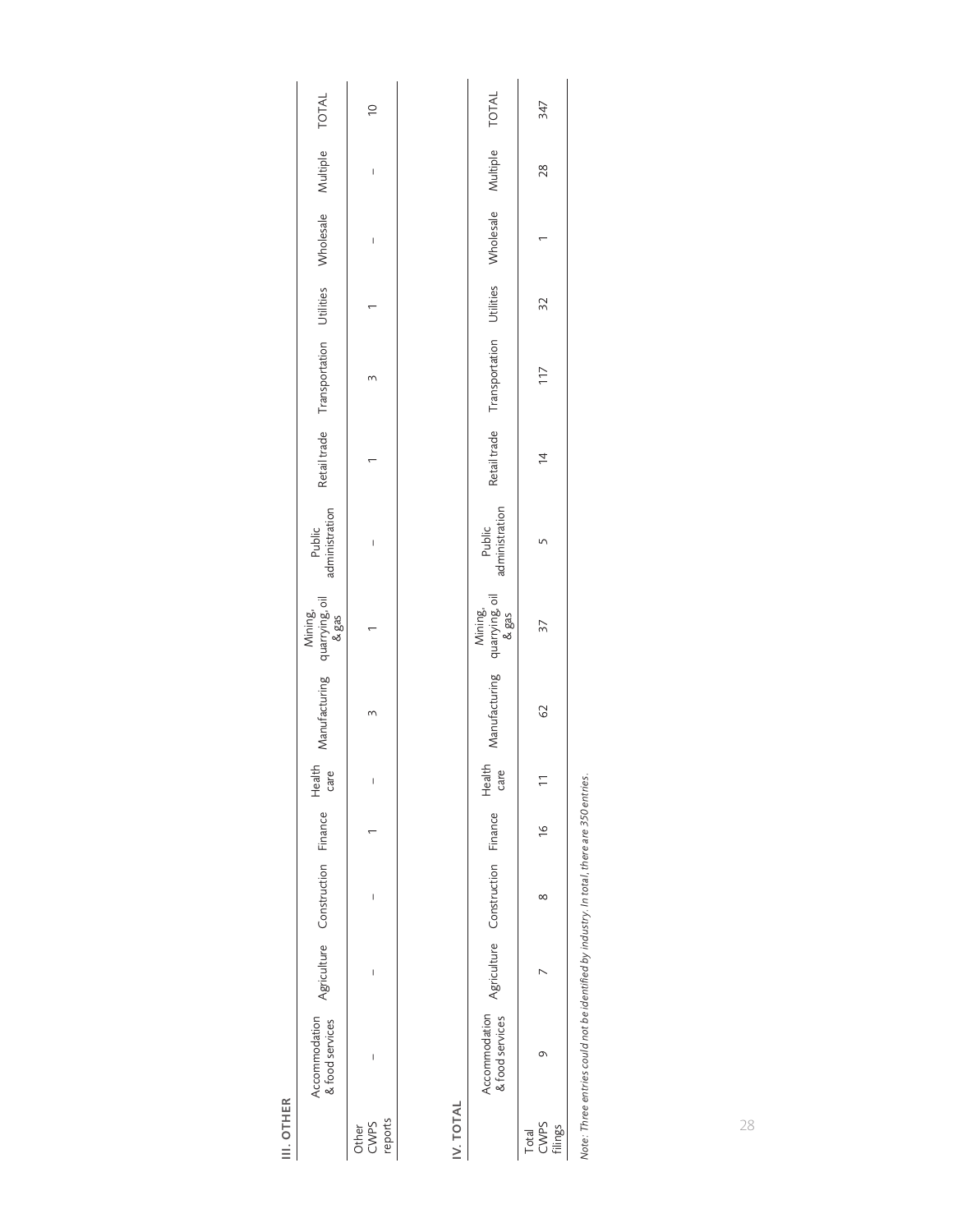# APPENDIX B: GUIDE TO SPREADSHEET 05092014, ACCOMPANYING THIS PAPER

The spreadsheet can be found at [http://mercatus.org/publication/legacy-council](http://mercatus.org/publication/legacy-council-wage-and-price-stability) [-wage-and-price-stability](http://mercatus.org/publication/legacy-council-wage-and-price-stability).

- Data are from CWPS filings from the Council of Wage & Price Stability Archive, Mercatus Center at George Mason University, [http://cowps.mercatus.org](http://cowps.mercatus.org/); Thomas D. Hopkins, Thomas M. Lenard, John F. Morrall III, and Elizabeth A. Pinkston, Appendix A in "A Review of the Regulatory Interventions of the Council on Wage and Price Stability, 1974–1980" (Council on Wage and Price Stability, Washington, DC, January 1981), available at [http://cowps.mercatus](http://cowps.mercatus.org/2014/07/17/cwps-review-1974-1980/) [.org/2014/07/17/cwps-review-1974-1980/.](http://cowps.mercatus.org/2014/07/17/cwps-review-1974-1980/)
- Entries for 160 filings that can be found in the Mercatus collection include information on the submission date, title, type of document, the agency the filing addresses, the topic, and key points. Also noted: the type of market failure the regulation addresses and the industry the regulation impacts.
- In addition, 15 binary variables offer information on the economic analysis provided by the regulator. We posed a series of questions about this analysis, e.g., "The agency has either failed to estimate benefits or has done so incorrectly." An "X" entry indicates a yes and a blank cell indicates a no.
- Entries for 190 other filings include the submission date, title, agency, industry affected, and type of market failure the regulation addresses. The information for these entries comes from Appendix A of the above-cited 1981 CWPS report, "Review of the Regulatory Interventions."
- Three worksheets are included: the first is segmented by type and sorted by year within type; the second is sorted by year; the third is sorted by agency.
- Column headings:
	- A. Author
	- B. Date
	- C. Title
	- D. Type of document
	- E. Binary variable 1—no market failure
	- F. Binary variable 2—benefit estimation problem
	- G. Binary variable 3—cost estimation problem
	- H. Binary variable 4—alternatives neglected
	- I. Binary variable 5—proposal won't solve problem